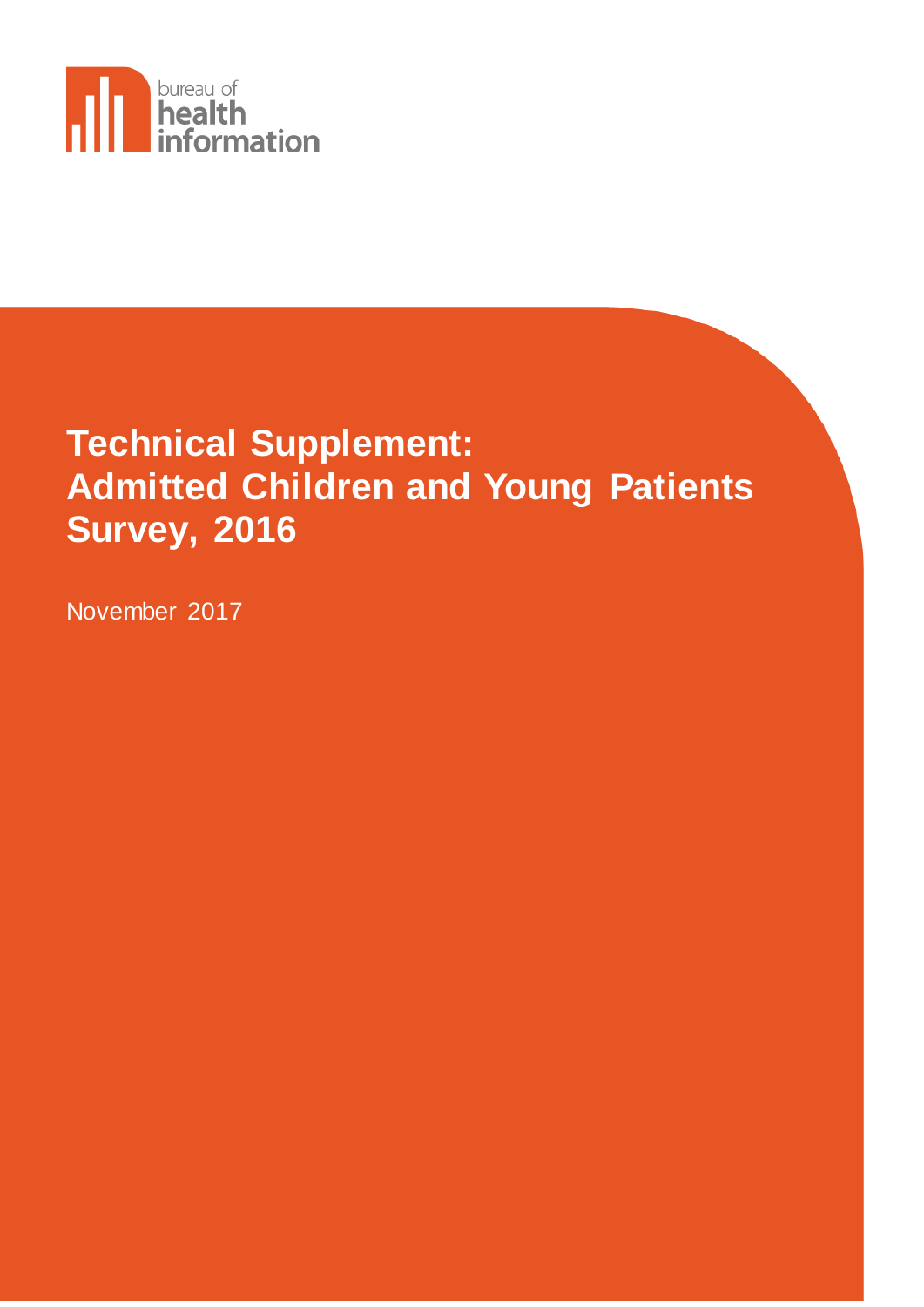## **Contents**

## Suggested citation:

Bureau of Health Information: Technical Supplement: Admitted Children and Young Patients Survey, 2016. Sydney (NSW); BHI; 2017.

## Published November 2017

Please note that there is the potential for minor revisions of information in this report. Please check the online version at **bhi.nsw.gov.au** for any amendments.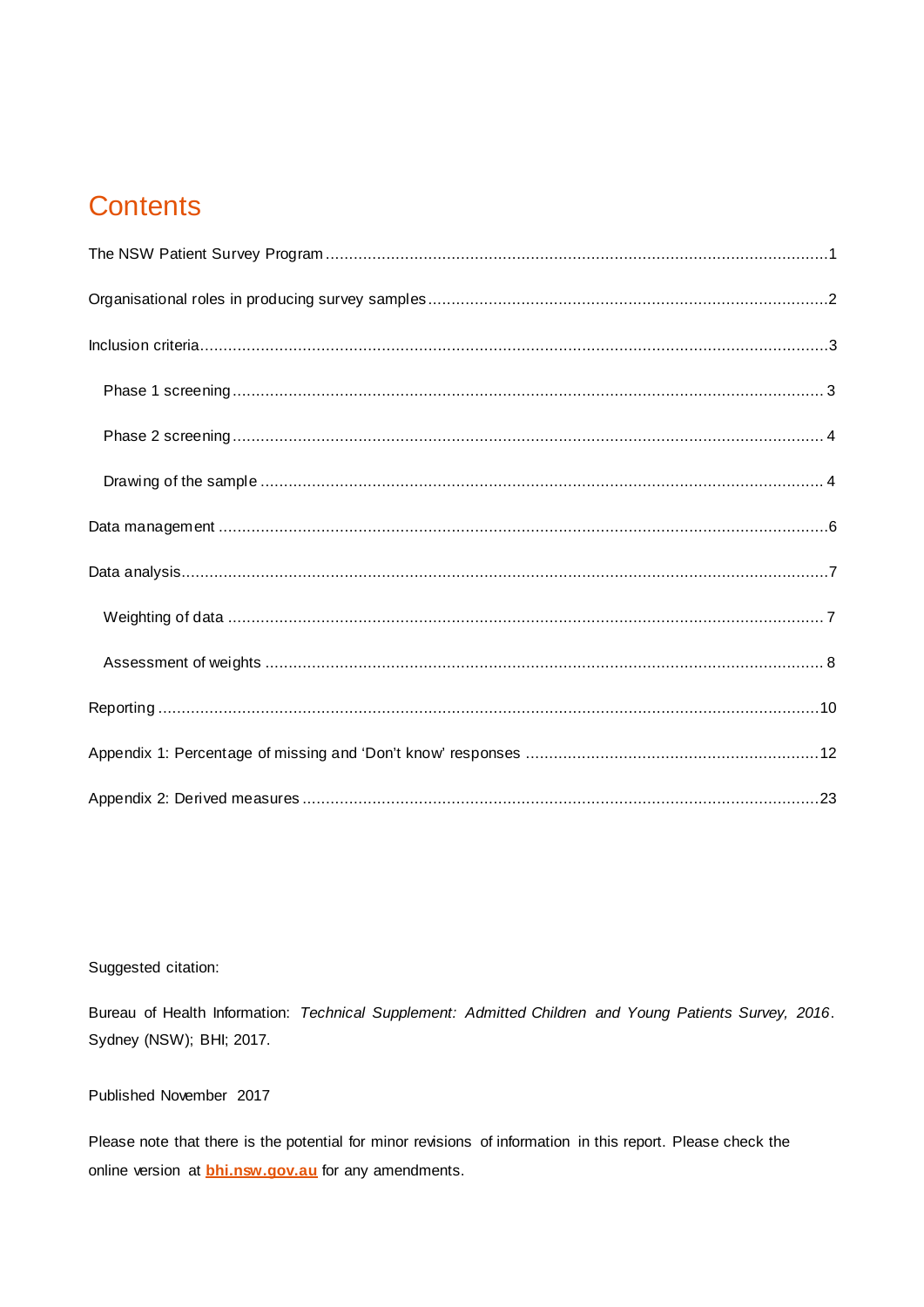## <span id="page-2-0"></span>The NSW Patient Survey Program

The NSW Patient Survey Program began surveying patients in NSW public facilities from 2007. From 2007 to mid-2012, the program was coordinated by the NSW Ministry of Health using questionnaires obtained under license from NRC Picker. Ipsos Social Research Institute Ltd (Ipsos) was contracted to manage the logistics of the survey program. Responsibility for the Patient Survey Program was transferred from the NSW Ministry of Health to the Bureau of Health Information (BHI) in July 2012.

The aim of the survey program is to measure and report on patients' experiences of care in public health facilities in New South Wales (NSW), on behalf of the NSW Ministry of Health and the local health districts (LHDs). The results are used as a source of performance measurement for individual hospitals, LHDs and NSW as a whole.

This document outlines the sampling methodology, data management and analysis of the 2016 Admitted Children and Young Patients Survey (CYPS).

For information on changes to the questionnaires between 2015 and 2016, please refer to the *Development Report* at **[bhi.nsw.gov.au/nsw\\_patient\\_survey\\_program](http://www.bhi.nsw.gov.au/nsw_patient_survey_program)**

For more information on how to interpret results and whether differences in the results between hospitals, LHDs or NSW are statistically different, please refer to the BHI *Guide to Interpreting Survey Differences* at **[bhi.nsw.gov.au/nsw\\_patient\\_survey\\_program](http://www.bhi.nsw.gov.au/nsw_patient_survey_program)**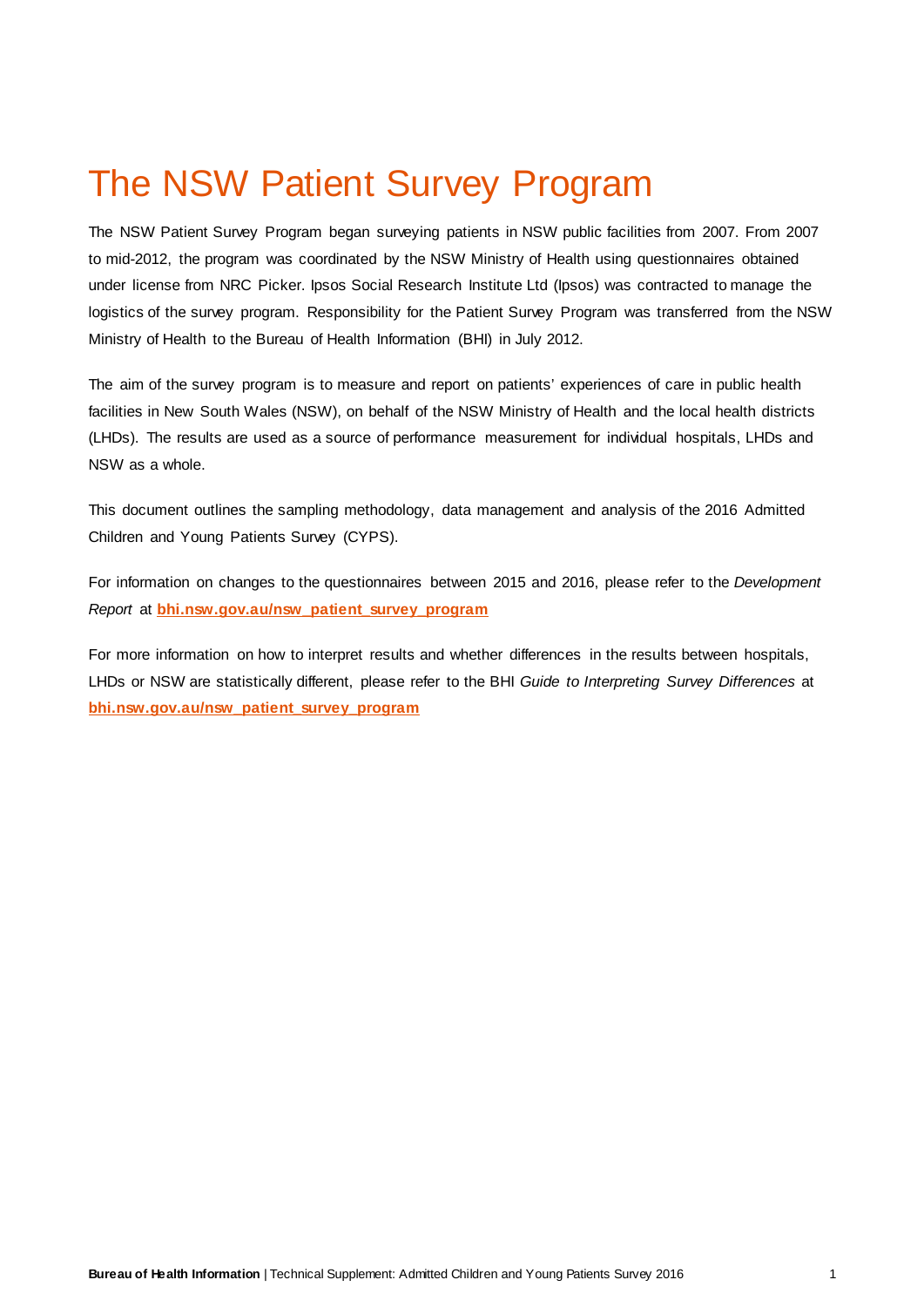## <span id="page-3-0"></span>Organisational roles in producing survey samples

The survey program assures patients that their responses will be confidential and that staff at hospitals will not be able to determine who gave which response. BHI does this through a number of mechanisms, including:

- Data suppression (results for fewer than 30 responses are suppressed)
- Reporting aggregated results
- Anonymisation of patient comments
- Segregation of roles when constructing the survey samples (see below).

The sampling method for the survey program is a collaboration between BHI, Ipsos and the NSW Ministry of Health's Health System Information and Performance Reporting Branch (HSIPRB) (see Figure 1). All surveys of admitted patients use data from the Health Information Exchange (HIE).

BHI has access to de-identified unit record data from selected tables of the HIE database. Use of an encrypted patient number allows deduplication of patients within a hospital. For the CYPS, sampling frames are defined separately for each month, with the date at discharge used to define eligible records. Sample sizes for each included hospital are calculated in advance, as defined later in this report.

### **Figure 1Organisational responsibilities in sampling and survey processing, Admitted Children and Young Patients Survey, 2016**

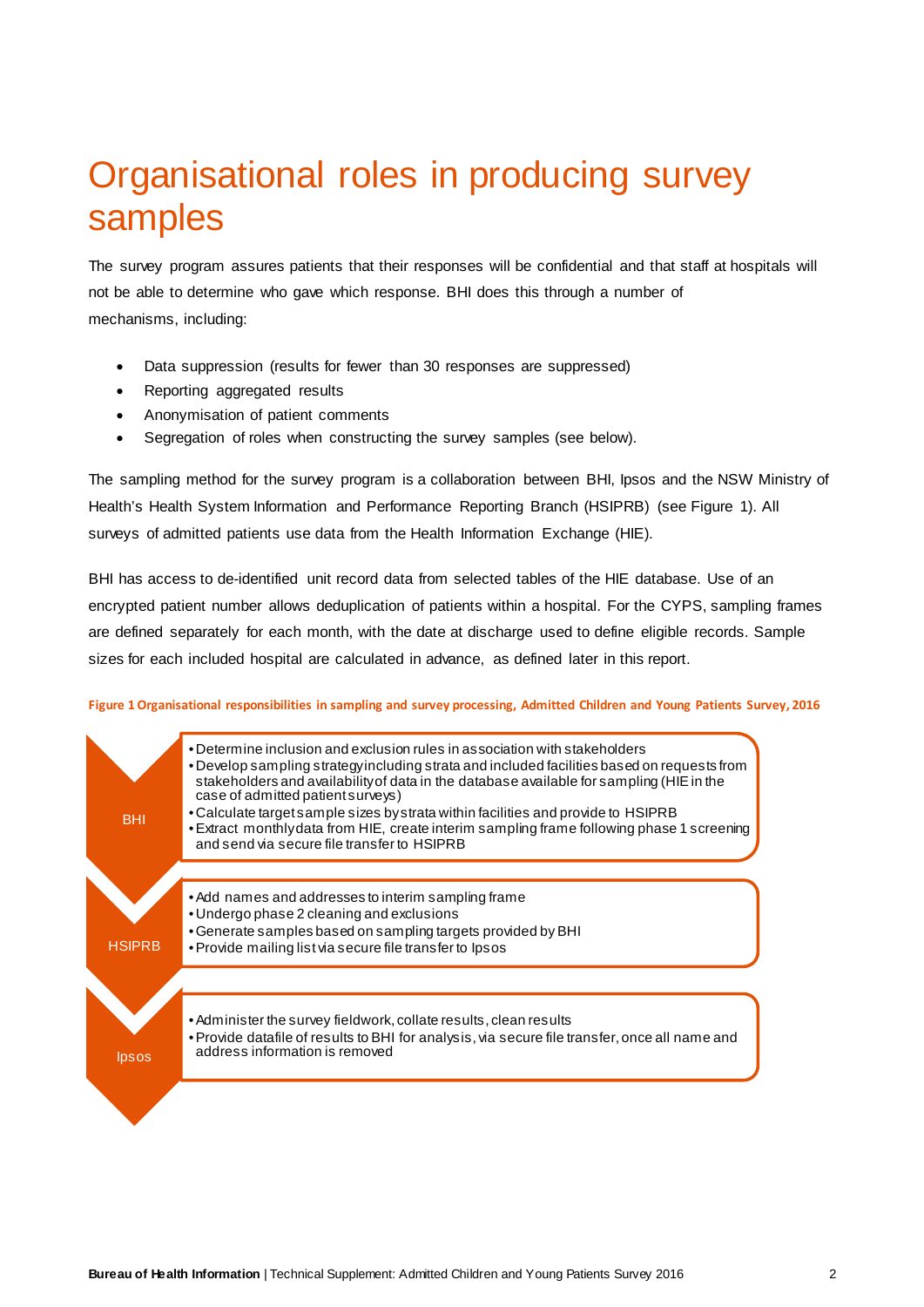## <span id="page-4-0"></span>Inclusion criteria

## <span id="page-4-1"></span>Phase 1 screening

Admitted patient data pass through two phases of screening. Phase 1 screening is conducted by BHI.

## **Inclusions**

- Admitted patients aged 0–17 years
- Admitted to a paediatric specialist hospital (peer group A2) or to a tertiary children's hospital (John Hunter Children's Hospital).

## **Exclusions**

- Persons aged 18 years and over
- All unqualified babies (babies born without complication and in hospital for birth)
- Patients who died during their hospital admission mode of separation of 6 (Death with autopsy) or 7 (Death without autopsy)
- Patients receiving Acute and Post-Acute Care (APAC) services
- Patients who are not receiving either acute or rehabilitation care in hospital (Episode of care types 1 and 2)
- Patients who were admitted to a psychiatric unit during the hospital stay
- Patients with a personal history of self-harm (ICD-10 Z91.5) or who have intentionally self-harmed (ICD-10 X60-X84, Y87.0, Y34)
- Patients with a family history of mental or behavioural disorders (ICD-10 Z81.8) and patients who have expressed suicidal ideation (ICD-10 R45.81)
- Patient recorded with maltreatment syndromes (ICD-10 T74) in any diagnosis field, including neglect or abandonment, physical abuse, sexual abuse, psychological abuse, other maltreatment syndromes and maltreatment syndrome, unspecified
- Patients who gave birth during their admission (ICD-10 Z37.0, Z37.2, O80-O84, or procedure codes of 90467, 90468, 90469, 90470 or 16520)
- Patients who experienced a stillbirth (ICD-10 Z37.1, Z37.3, Z37.4, Z37.6, Z37.7)
- Patients who experienced pregnancy with an abortive outcome (ICD-10 O00-O08)
- Patients admitted for a termination of pregnancy procedure (ICD-10 35643-03, 35640-03)
- Patients admitted for same day haemodialysis code 13100-00 in any procedure fields
- Same day patients who stayed for less than three hours
- Same day patients transferred to another hospital
- Patients recorded as receiving contraceptive management (ICD-10 Z30) in any diagnosis field, including general counselling and advice on contraception, surveillance of contraceptive drugs, surveillance of contraceptive device, other contraceptive management and contraceptive management, unspecified.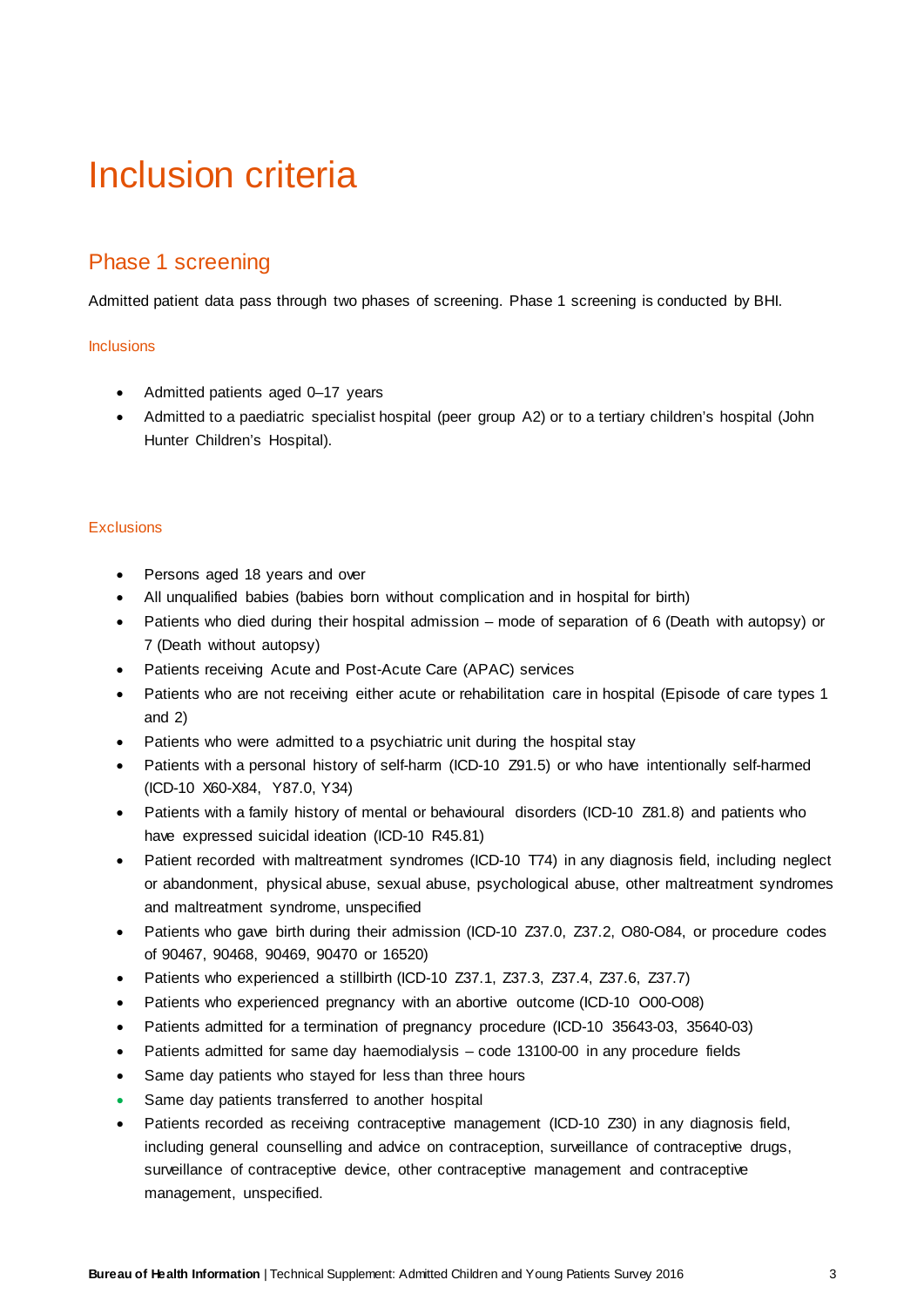Where patients had multiple visits within the sampling month, their most recent hospital stay was retained for sampling. The questionnaire instructs the patient to respond to the survey based on their most recent admission in a particular month.

## <span id="page-5-0"></span>Phase 2 screening

BHI provides the interim sampling frame to the HSIPRB, who add patient name and address information. Data then undergo a second phase of screening. This review results in exclusions for administrative/logistical reasons, or where death had been recorded after discharge for the stay used for sample selection but before the final sampling frame is prepared.

## **Exclusions**

Patients meeting the following exclusion criteria are removed in this phase:

- Invalid address (including those with addresses listed as hotels, motels, nursing homes, community services, Mathew Talbot Hostel, 100 William Street, army quarters, jails, 'unknown')
- Invalid name (including twin, baby of)
- Invalid date of birth
- On the 'do not contact' list
- Sampled in the previous six months for any BHI patient survey currently underway
- Recorded as deceased according to the NSW Birth Deaths and Marriages Registry and/or Agency Performance and Data Collection, prior to the sample being provided to Ipsos.

The data following these exclusions are defined by BHI as the final sampling frame.

## <span id="page-5-1"></span>Drawing of the sample

## Survey design

A stratified sample design was applied, with each facility defined as a stratum. Within each facility, patients were further stratified by the following variables:

- Age 0–7, 8–15 or 16–17 years, based on the age variable. Each of these age groups coincides with a different questionnaire (see note below)
- Stay type same day or overnight admission, based on the start and end times of the last hospital stay in the month.

Sample sizes were calculated at the facility-age group level. Simple random sampling without replacement was applied within each stay type stratum.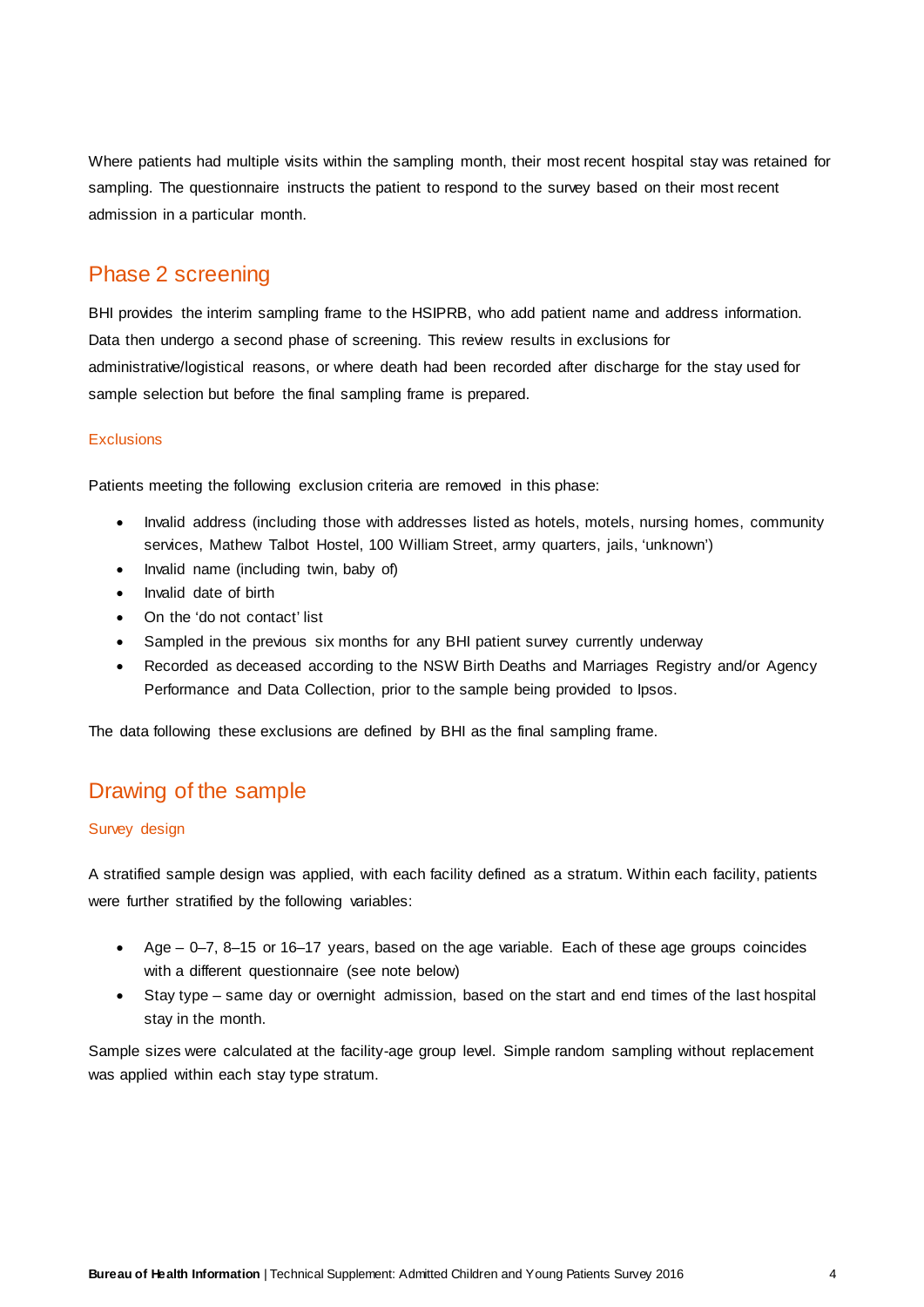### Calculation of sample sizes and reporting frequency

Monthly sample sizes were determined prior to the commencement of the survey year. These calculations were based on data extracted from the HIE for the previous 12-month period, using the inclusion and exclusion criteria described in section Phase 1 screening (see page 3).

All three facilities were sampled to allow for quarterly reporting (Table 4) although this will not begin until 2016 data has been collected.

Equation 1 was used to estimate the sample size per year.

$$
s_i = \frac{\chi^2 NP(1-P)}{d^2(N_i-1) + \chi^2 P(1-P)} \times R_i
$$
\n(1)

Where:

 $s_i$  = desired sample size for facility-age group  $i$ 

- $\chi^2$  = tabulated value of chi-squared with one degree of freedom at 5% level of significance (3.841)
- $N_i$  = patient population of facility-age group *i*
- $P$  = expected proportion giving positive response to the question on satisfaction with overall care (0.8), based on previous levels of response to patient surveys
- $d$  = degree of accuracy of the 95% confidence interval expressed as a proportion  $(±0.07)$
- $R_i$  = number of reporting periods per year for facility *i*.

Sample sizes were calculated for each age group separately, and allocated proportionately across each stratum of stay type.

Sample sizes were adjusted to account for expected response rates. For this survey, the expected response rate was 30% for all age groups.

Monthly survey targets were provided to HSIPRB after dividing the adjusted sample size evenly by 12, and applying a minimum monthly sample size of at least four to each sampling stratum. For each month of sampling, HSIPRB randomly selects patients within each facility and stratum, with the aim of achieving the targets provided by BHI.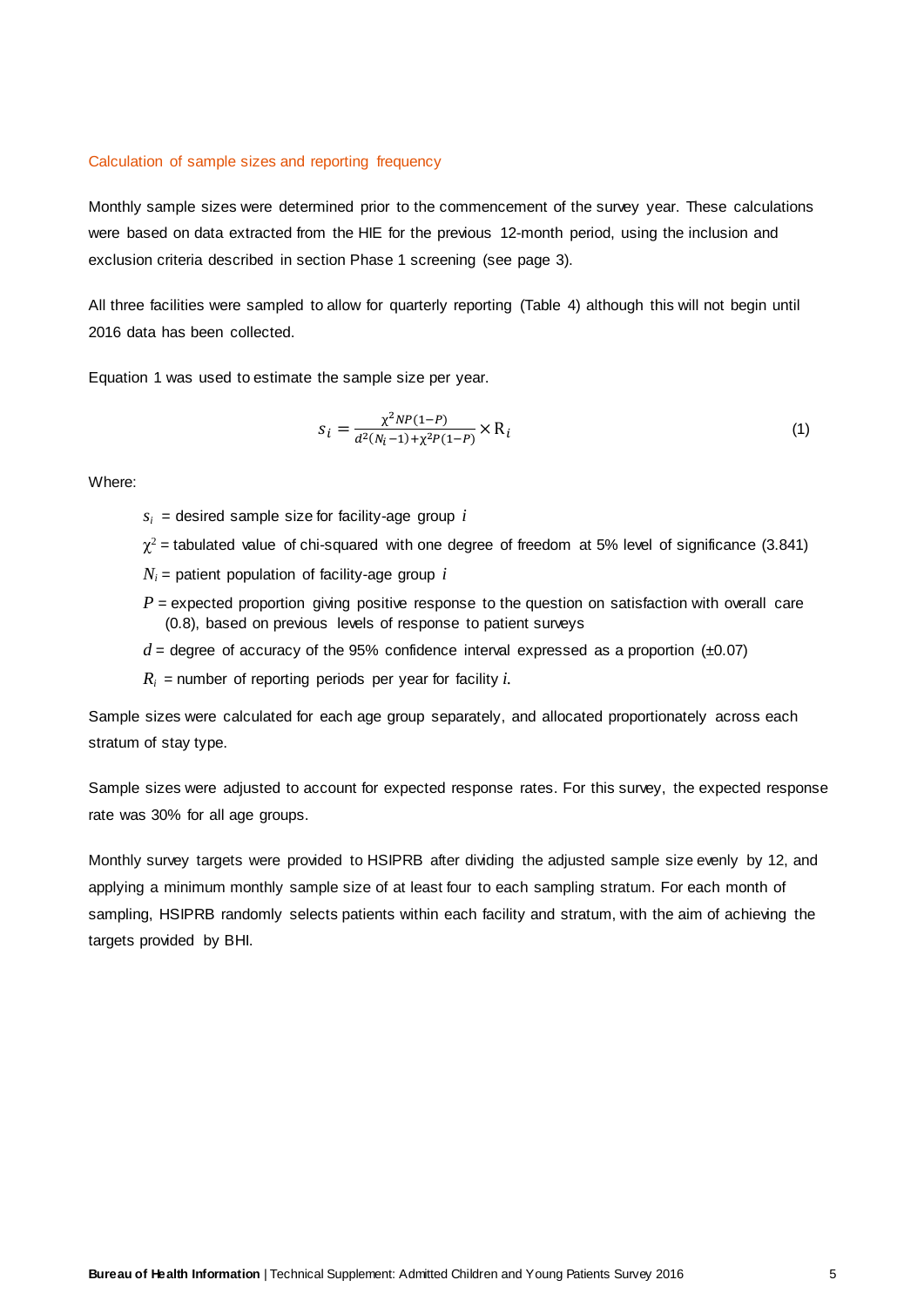## <span id="page-7-0"></span>Data management

## Data collection

Upon completion of a survey questionnaire, the respondent either mails a paper-based questionnaire or submits the survey responses online to Ipsos. If a paper form is returned, Ipsos scans in the answers electronically and manually enters free text fields.

Once all data are collated into a single dataset, names and addresses are removed from the dataset. Also, all text entry fields are checked for potential identifiers (names of patients, names of doctors, telephone numbers, etc.) and any that are found are replaced with 'XXXX'.

Following this, each record is checked for any errors in completion. Where necessary, adjustments are made, such as removing responses where the patient has not correctly followed questionnaire instructions or where the respondent has provided multiple answers to a single response question.

At the end of this process, Ipsos uses a secure NSW Ministry of Health system to transfer the data from their servers to BHI's secure servers, all of which are password protected with limited staff access.

At no stage does BHI, who analyse the data, have access to the names and contact details of respondents. This ensures that respondent answers remain confidential and identifying data can never be publicly released.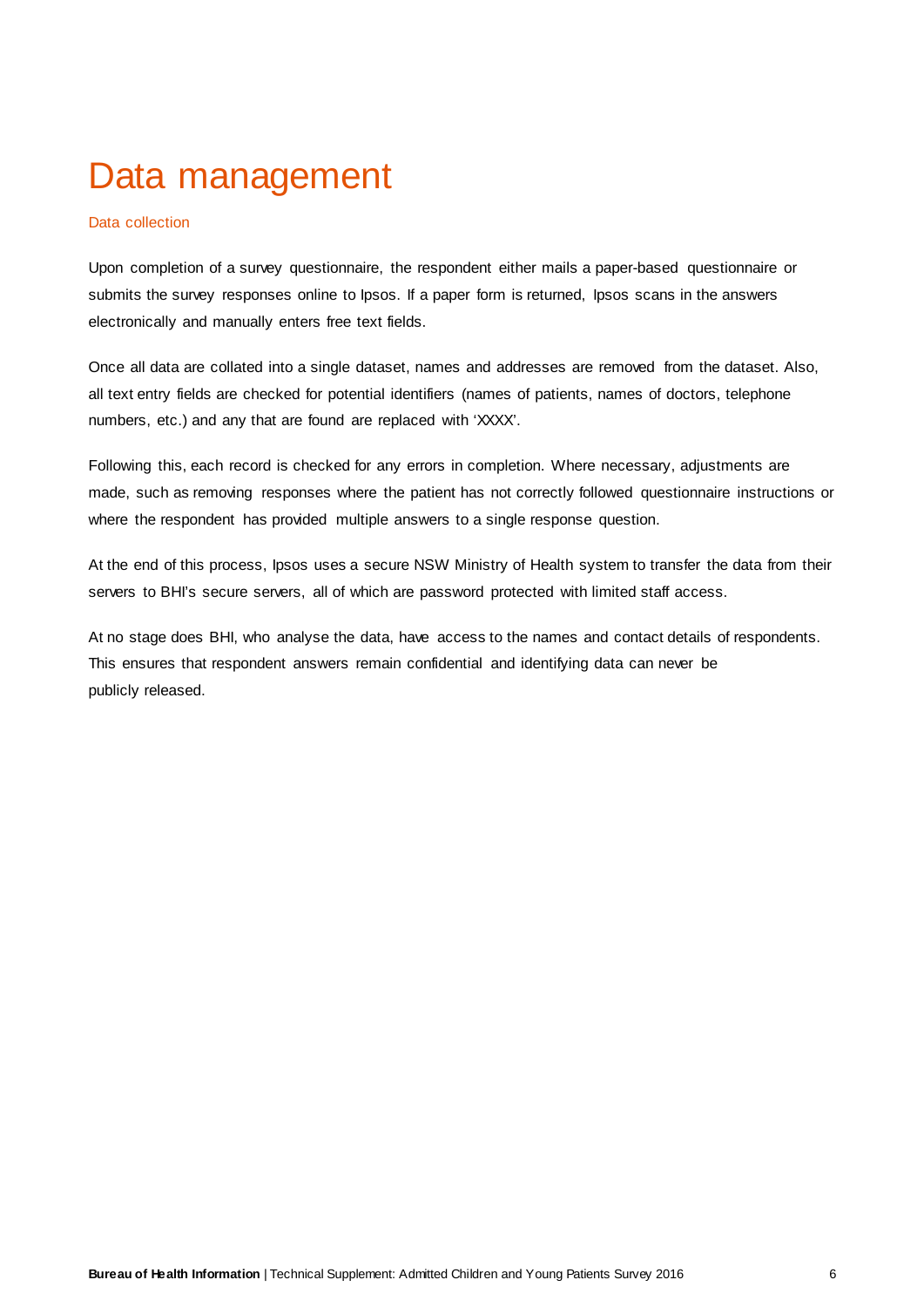## <span id="page-8-0"></span>Data analysis

### Completeness of survey questionnaires

Survey completeness is a measure of how many questions each respondent answered as a proportion of all questions in the questionnaire. The level of survey completeness was high overall, with respondents answering, on average, at least 80% of questions (Table 1). Almost all respondents answered at least half of the questions.

| Survey      | Number of questions<br>(excluding free-text<br>questions) | Average number<br>answered | Proportion who<br>answered more than half<br>the questions |  |  |
|-------------|-----------------------------------------------------------|----------------------------|------------------------------------------------------------|--|--|
| 0-7 years   | 88                                                        |                            | 99.9%                                                      |  |  |
| 8–15 years  |                                                           | 76                         | 99.8%                                                      |  |  |
| 16–17 years |                                                           | 66                         | 99.3%                                                      |  |  |

#### **Table 1 Survey completeness, CYPS, January to December 2016**

### Response rate

The overall response rate was 28%. By age group, this ranged from 25% to 29% and at the facility level, this ranged from 26% to 30%. Response rates at the age group and facility levels are provided in Tables 2 and 3 respectively, later in the document.

## <span id="page-8-1"></span>Weighting of data

Responses from the survey were weighted to ensure that results from respondents are representative of the overall patient population. At the LHD and NSW level, weights also ensure that the different sampling proportions used at the facility level are accounted for.

For each reporting period, responses were weighted to match the population by facility, and where appropriate by stay type (same day or overnight) and age group. Weights were calculated as follows.

An initial weight was calculated for respondents in each stratum using Equation 2.

$$
w_i = \frac{N_i}{n_i} \tag{2}
$$

where:

 $N_i$  = total number of patients eligible for the survey in the  $i^{th}$  stratum

 $n_i$  = number of respondents in the  $i^{th}$  stratum.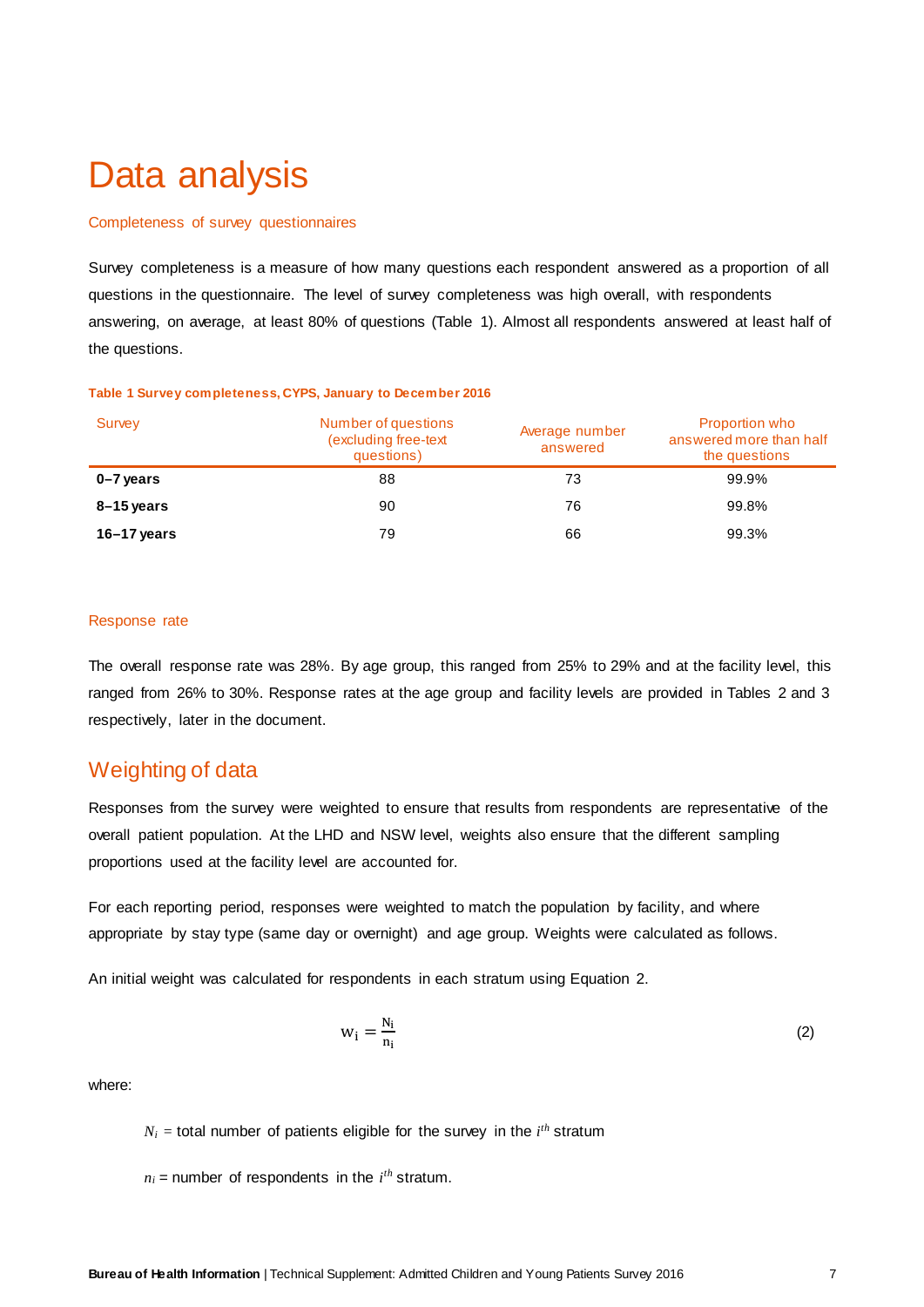Where sampling was stratified within a facility, if the stratum cell size was five or fewer, cells were aggregated prior to weighting, provided that the aggregation did not increase the weights allocated to the cell with the small sample size.

In general, for surveys that include facilities sampled on the basis of quarterly reporting, weights were calculated for each quarter of data. Otherwise, weights were calculated for 12 months of data combined. For the 2016 Admitted Children and Young Patients Survey, weights were calculated separately for each quarter for all facilities. These weights were used for the analyses both at the quarterly and annual levels.

## <span id="page-9-0"></span>Assessment of weights

Weights were assessed to ensure that undue emphasis is not applied to individual responses. The ratio of the maximum to median weight at the facility level was reviewed. For this survey, this ranged from 2.0 to 43.2, with a median of 10.1.

The design effect (DEFF) estimates the increase in variance of estimates due to the complex sample design over that of a simple random sample. It is estimated as (1+coefficient of variance (weights)<sup>2</sup>). Sample sizes, response rates and DEFFs are shown in Table 2.

A DEFF of two indicates that the variance of estimates will be double the sample variance that would have been obtained if simple random sampling had been done. Generally speaking, LHDs with the largest DEFFs are those that have the greatest range in patient volumes across the facilities within the LHD. The standard errors at the LHD level are fairly small because of the sample sizes at that level. Therefore the increase in standard errors caused by the survey design (and leading to a larger DEFF at LHD level) is more than offset by the fact that each facility that is sampled has sufficient sample size to allow facility-level reporting. In addition, the estimates at the LHD level have appropriate distribution of respondents between large and small facilities.

**Table 2 Sample size, response rates and design effects (DEFF), by facility, LHD (Sydney Children's Hospital Network only) and overall, CYPS, January to December 2016**

| <b>Name</b>                            | Surveys<br>mailed | <b>Survey<br/>responses</b> | <b>Response rate</b> | DFFF |
|----------------------------------------|-------------------|-----------------------------|----------------------|------|
| The Children's Hospital at Westmead    | 3.671             | 1.028                       | 28%                  |      |
| Sydney Children's Hospital             | 3.310             |                             | 30%                  |      |
| Sydney Children's Health Network total | 6.981             | 2.025                       | 29%                  |      |
| John Hunter Hospital                   | 3.403             |                             | ንፍ%                  |      |
| <b>NSW</b>                             |                   |                             |                      |      |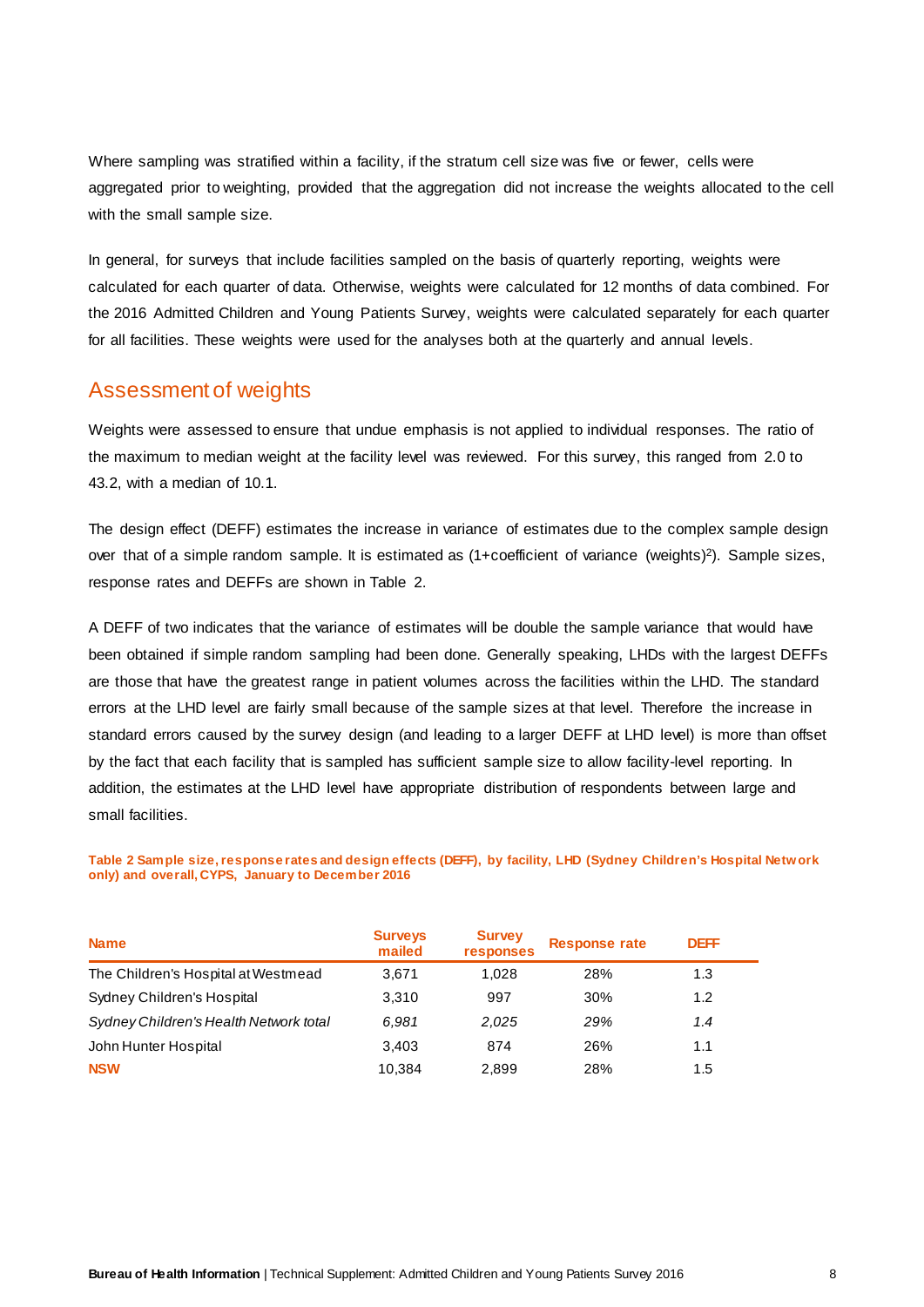## Comparing weighted and unweighted patient characteristics

One of the aims of weighting is to ensure that, after weighting, the characteristics of the respondents closely reflect the characteristics of the patient population.

Table 3 shows demographic characteristics of respondents against the patient population. The four columns denote:

- 1. % in patient population the patient population prior to the phase 2 screening process
- 2. % in eligible population final sampling frame from which the sample is drawn. Limited demographic variables are available at this level
- 3. % in respondents respondents to survey, not adjusted for unequal sampling
- 4. % in respondents (weighted) respondents to survey, adjusted by weighting to be representative of the patient population.

| <b>Demographic</b><br>variable   | <b>Sub-group</b>                                      | % in patient<br>population | % in eligible<br>population | $%$ in<br>respondents<br>(unweighted) (weighted) | $%$ in<br>respondents |
|----------------------------------|-------------------------------------------------------|----------------------------|-----------------------------|--------------------------------------------------|-----------------------|
| LHD                              | Hunter New England                                    | 15                         | 16                          | 30                                               | 16                    |
|                                  | <b>Sydney Children's Speciality</b><br><b>Network</b> | 84                         | 84                          | 70                                               | 84                    |
|                                  |                                                       |                            |                             |                                                  |                       |
| Age stratum <sup>2</sup>         | $0 - 7$                                               | 64                         | 66                          | 45                                               | 66                    |
|                                  | $8 - 15$                                              | 32                         | 31                          | 45                                               | 31                    |
|                                  | $16 - 17$                                             | Δ                          | 3                           | 10                                               | З                     |
| Stay type                        | Overnight                                             | 57                         | 59                          | 61                                               | 59                    |
|                                  | Same day                                              | 43                         | 41                          | 39                                               | 41                    |
| Aboriginal status Not Aboriginal |                                                       | 96                         |                             | 97                                               | 98                    |
|                                  | Aboriginal and/or Torres<br>Strait Islander           |                            |                             | 3                                                |                       |
|                                  |                                                       |                            |                             |                                                  |                       |
| Gender                           | Male                                                  | 58                         |                             | 57                                               | 58                    |
|                                  | Female                                                | 42                         |                             | 43                                               | 42                    |

### **Table 3 Demographic characteristics of patient population vs respondents to survey, CYPS, January to December 2016**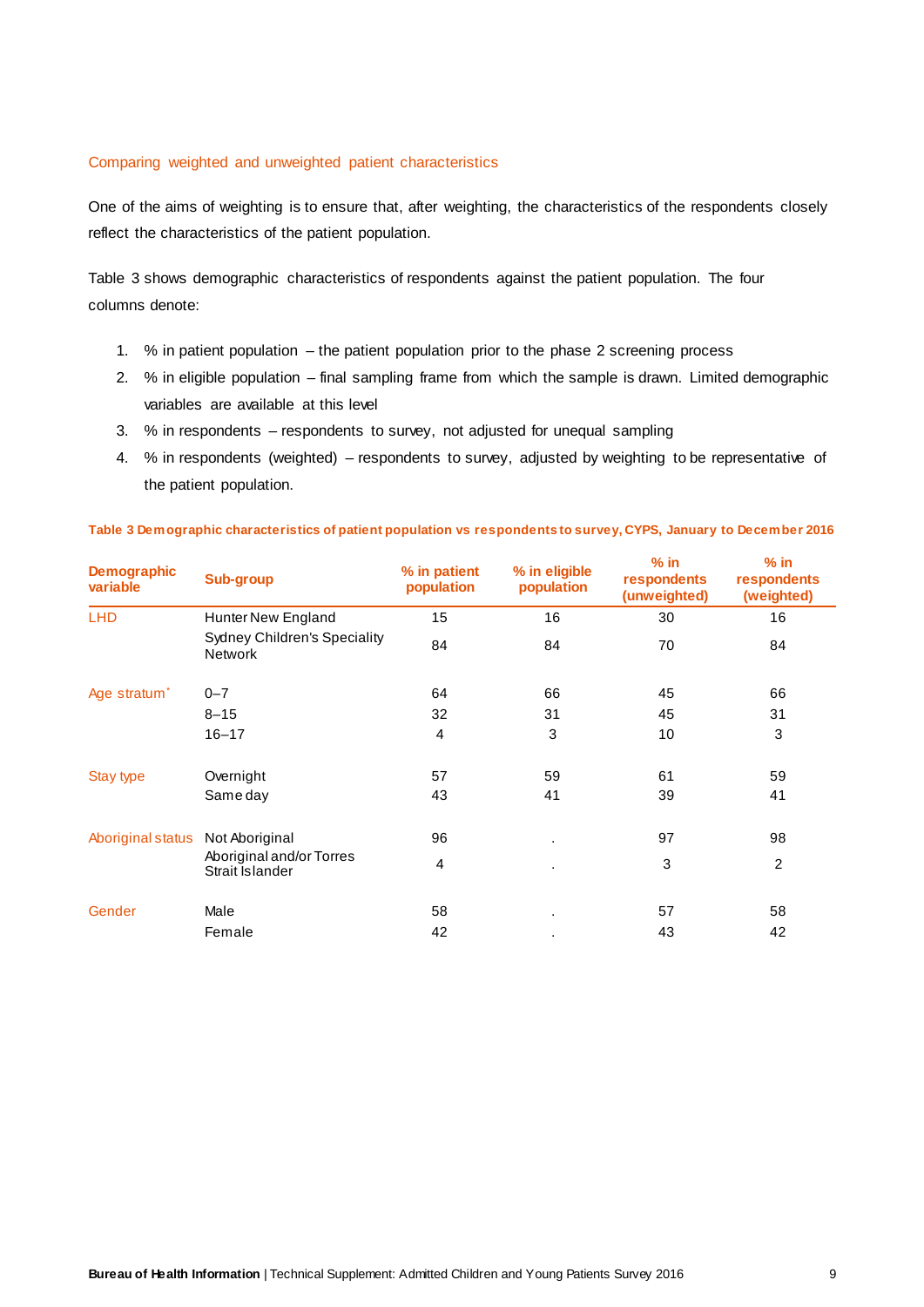# <span id="page-11-0"></span>Reporting

### Statistical analysis

Data were analysed for the period from January to December 2016 combined. Analysis was undertaken in SAS V9.4 using the SURVEYFREQ procedure, with facility, age group and stay type as strata and questionnaire as a domain variable. Responses were combined between surveys where questions were considered sufficiently similar. Results were weighted for all questions, with the exception of questions related to socio-demographic characteristics and self-reported health.

To ensure that respondents are not identifiable, BHI only publishes results that include a minimum of 30 respondents. For facilities or LHDs where there are too few respondents, results are suppressed.

Levels of reporting are shown in Table 4.

#### **Table 4 Levels of reporting, CYPS, January to December 2016**

| <b>Grouping</b>                                                                                                                                     | <b>Reporting</b><br>frequency | <b>NSW</b> | Peer group | <b>LHD</b> | <b>Facility</b> |
|-----------------------------------------------------------------------------------------------------------------------------------------------------|-------------------------------|------------|------------|------------|-----------------|
| All patients                                                                                                                                        | Annual                        |            |            |            |                 |
|                                                                                                                                                     | Quarterly                     |            |            |            |                 |
| Age group: self-reported - administrative data<br>used where question on year of birth was missing<br>or invalid                                    |                               |            |            |            |                 |
| Gender: self-reported - administrative data used<br>where question on gender was missing or invalid                                                 |                               |            |            |            |                 |
| Main language spoken at home                                                                                                                        | Annua                         |            |            |            |                 |
| Self-reported health status                                                                                                                         |                               |            |            |            |                 |
| <b>Stay type:</b> same day and overnight                                                                                                            |                               |            |            |            |                 |
| Quintile of disadvantage: based on the<br>Australian Bureau of Statistics Index of Relative<br>Socio-demographic Disadvantage                       |                               |            |            |            |                 |
| Country of birth: from administrative data                                                                                                          |                               |            |            |            |                 |
| Rurality of patient residence: based on ARIA+#<br>category of postcode of respondent residence -<br>outer regional, remote and very remote combined |                               |            |            |            |                 |

Results are reportable at the quarterly level for the period from January 2015 to December 2016, where questions were comparable across years. For these quarterly results, only questions related to hospital performance are reported in Healthcare Observer (bhi.nsw.gov.au/healthcare observer). In addition, results are only reportable for hospitals with reportable data for at least six quarters.

# Accessibility/Remoteness Index of Australia is the standard Australian Bureau of Statistics measure of remoteness. For more information refer to [www.abs.gov.au/websitedbs/d3310114.nsf/home/remoteness+structure](http://www.abs.gov.au/websitedbs/d3310114.nsf/home/remoteness+structure)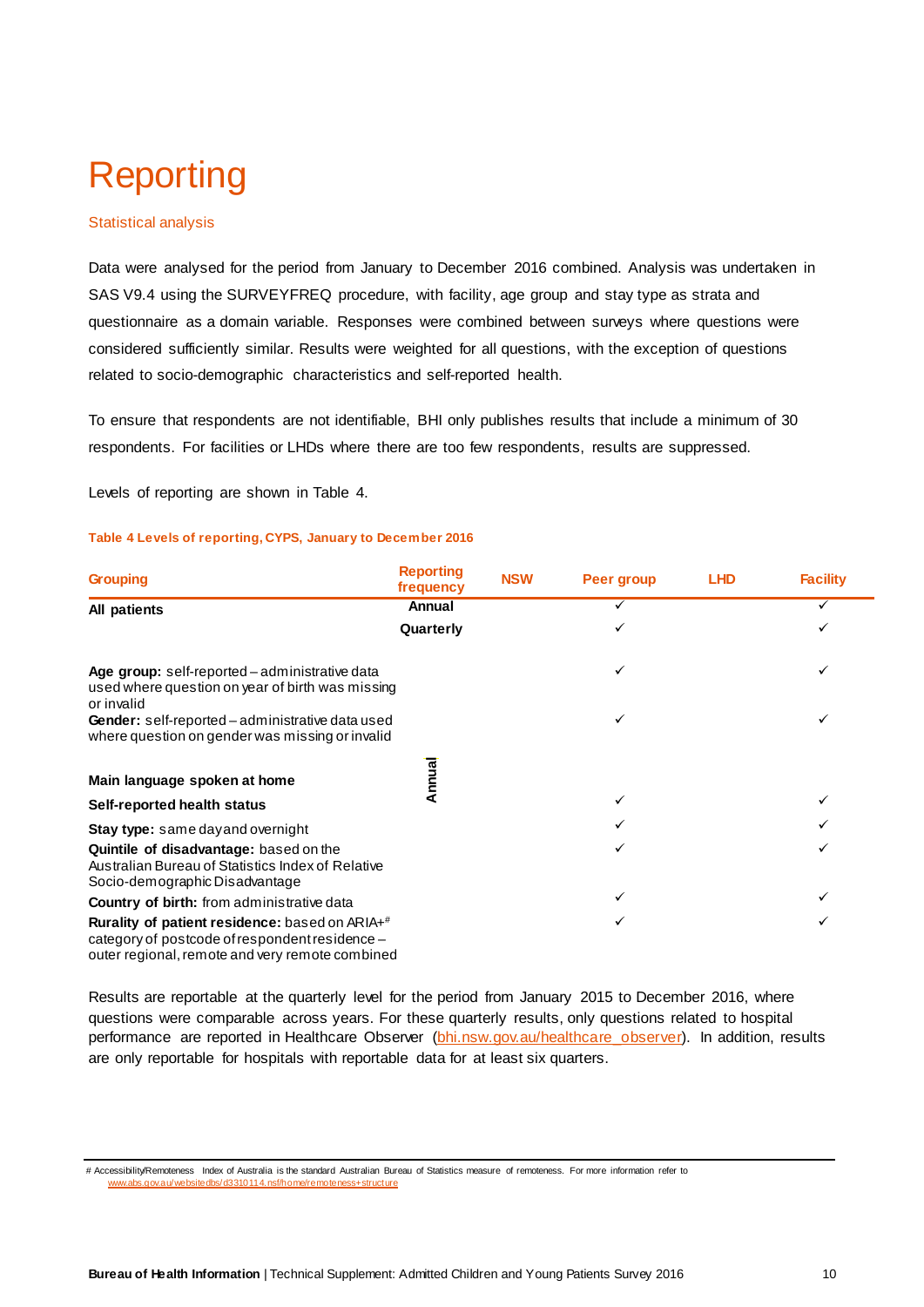Unless otherwise specified, missing responses and those who responded 'Don't know/can't remember' to questions were excluded from analysis. For a detailed breakdown of the amount of missing or 'Don't know' responses by question, refer to Appendix 1. Typically, performance-type questions exclude missing values and 'Don't know/can't remember'-type responses. The exception is for 'Don't know/can't remember' responses for questions that ask about a third party (e.g. if family had enough opportunity to talk to doctor) or that are over 10%. Meanwhile, questions that are not related to hospital performance include results for people who responded 'Don't know/can't remember', who selected a 'Not applicable' type response, and those who should have answered the question but did not (a 'missing response').

Confidence intervals can be displayed in Healthcare Observer for all performance-type questions. The BHI document, *[Guide to Interpreting Survey Differences](http://bhi.nsw.gov.au/__data/assets/pdf_file/0006/248055/AAPS_Guide_to_interpreting_differences_Nov14.pdf)*, provides information for comparing results. However, some differences in results between facilities may be due to differences in the demographic profile of patients attending those facilities. BHI is currently developing methods to standardise survey results in order to account for differences in patient mix and to optimise direct comparisons.

Some results are calculated indirectly from respondents' answers to a survey question. See Appendix 2 for details on how response options were grouped for each of these derived measures.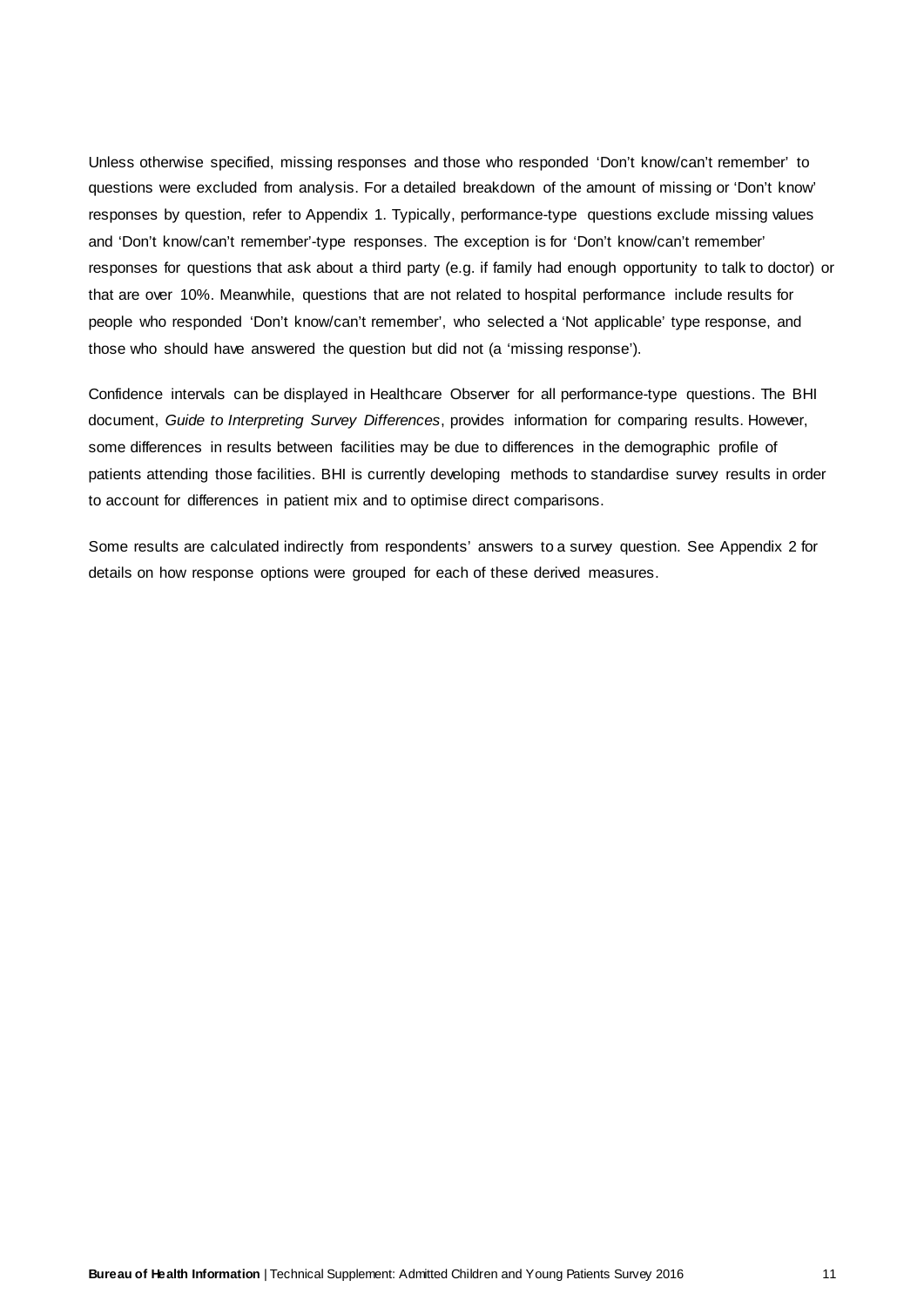## <span id="page-13-0"></span>Appendix 1: Percentage of missing and 'Don't know' responses

These percentages are unweighted.

#### **Table 5 Proportion of 'Don't know' and missing responses, by question, 0–7 years CYPS, January–December 2016**

|    | Question text (0-7 years)                                                                                                                         | (%)          | <b>Missing Don't know</b><br>$\frac{6}{2}$ | Missing +<br>Don't know<br>$(%)^*$ |
|----|---------------------------------------------------------------------------------------------------------------------------------------------------|--------------|--------------------------------------------|------------------------------------|
| 1  | Was your child's stay in hospital planned in advance or an emergency?                                                                             | 0.6          |                                            | 0.6                                |
| 2  | From the time a doctor said your child would need to go to hospital, how long did<br>they have to wait to be admitted?                            | 2.3          | 2.1                                        | 4.4                                |
| 3  | Do you think the amount of time your child waited to go to hospital was?                                                                          | 2.3          | 1.5                                        | 3.8                                |
| 4  | Before your child's arrival, how much information about their hospital stay was given<br>to you?                                                  | 2.5          | 2.5                                        | 5                                  |
| 5  | When your child arrived in hospital did they spend time in the emergency<br>department?                                                           | 0.5          | 1.3                                        | 1.8                                |
| 6  | Were the emergency department staff polite and courteous?                                                                                         | $\mathbf{1}$ | 0.4                                        | 1.4                                |
| 7  | Do you think the amount of time your child spent in the emergency department<br>$w$ as?                                                           | $\mathbf{1}$ | 1.5                                        | $2.5\,$                            |
| 8  | Were the staff you met on your arrival to hospital polite and courteous?                                                                          | 0.7          |                                            | 0.7                                |
| 9  | Do you think the time your child had to wait from arrival at hospital until they were<br>taken to their room or w ard w as?                       | 0.5          | 2.4                                        | 2.9                                |
| 10 | For most of your child's stay in hospital, what type of room or ward were they in?                                                                | 1.8          | 1.6                                        | 3.3                                |
| 11 | Was the room or w ard suitable for someone your child's age?                                                                                      | 0.9          |                                            | 0.9                                |
| 12 | Were there things for your child to do (such as books, games and toys)?                                                                           | 0.9          | 1.8                                        | 2.7                                |
| 13 | How clean were the wards or rooms your child stayed in while in hospital?                                                                         | 0.6          | 0.5                                        | 1.1                                |
| 14 | How clean were the toilets and bathrooms that your child used while in hospital?                                                                  | 1.8          | 5.9                                        | 7.7                                |
| 15 | Did you see the health professionals wash their hands, or use hand gel to clean their<br>hands, before touching your child?                       | 0.6          | 13.1                                       | 13.7                               |
| 16 | Was your child given enough privacy during their hospital stay?                                                                                   | 1            |                                            | 1                                  |
| 17 | Was your child ever bothered by noise in the hospital?                                                                                            | 1.2          |                                            | 1.2                                |
| 18 | Did your child have any hospital food during this stay?                                                                                           | 0.7          |                                            | 0.7                                |
| 19 | How would you rate the hospital food?                                                                                                             | 0.6          |                                            | 0.6                                |
| 20 | Did your child have any special dietary needs (e.g. vegetarian, diabetic, food<br>allergies, religious, cultural, or related to their treatment)? | 0.5          |                                            | 0.5                                |
| 21 | Was the hospital food suitable for their dietary needs?                                                                                           | 0            | 0.7                                        | 0.7                                |
| 22 | If you needed to talk to a doctor, did you get the opportunity to do so?                                                                          | 0.5          |                                            | 0.5                                |
| 23 | In your opinion, did the doctors who treated your child know enough about their<br>medical history?                                               | 0.6          |                                            | 0.6                                |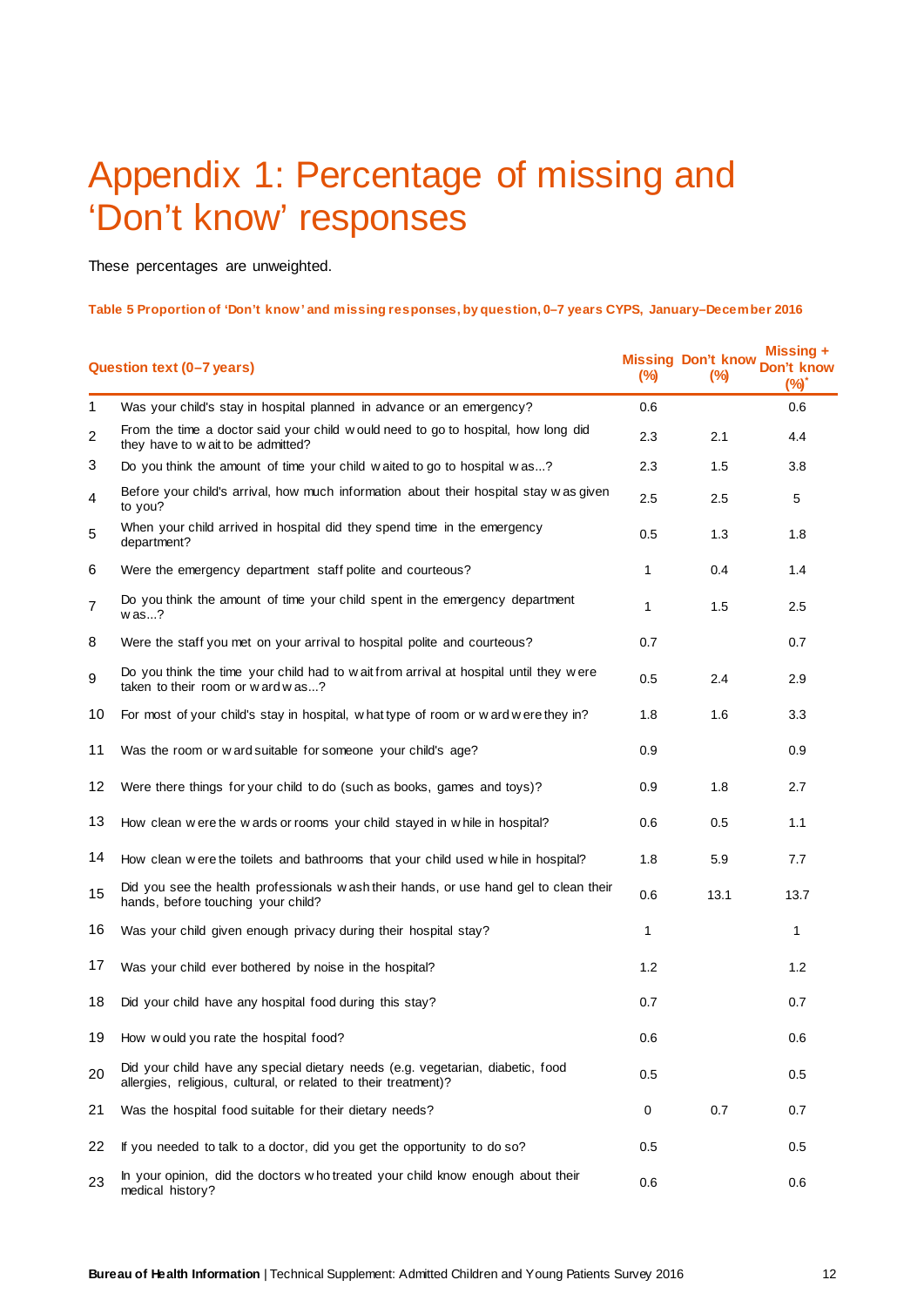|    | Question text (0-7 years)                                                                                                                                                         | (%)          | <b>Missing Don't know</b><br>(%) | Missina +<br>Don't know<br>(%) |
|----|-----------------------------------------------------------------------------------------------------------------------------------------------------------------------------------|--------------|----------------------------------|--------------------------------|
| 24 | Did you have confidence and trust in the doctors treating your child?                                                                                                             | 0.6          |                                  | 0.6                            |
| 25 | Were the doctors kind and caring tow ards your child?                                                                                                                             | 0.5          |                                  | 0.5                            |
| 26 | In your opinion, did the nurses w ho treated your child know enough about their care<br>and treatment?                                                                            | 0.3          |                                  | 0.3                            |
| 27 | Did you have confidence and trust in the nurses treating your child?                                                                                                              | 0.5          |                                  | 0.5                            |
| 28 | Were the nurses kind and caring tow ards your child?                                                                                                                              | 0.5          |                                  | 0.5                            |
| 29 | Did the health professionals introduce themselves to your child?                                                                                                                  | 1.3          | 2.6                              | 3.9                            |
| 30 | Did the health professionals explain things in a way your child could understand?                                                                                                 | $\mathbf{1}$ | 1.3                              | 2.3                            |
| 31 | Did the health professionals explain things in a way you [the parent/carer] could<br>understand?                                                                                  | 0.3          |                                  | 0.3                            |
| 32 | During your child's stay in hospital, how much information about their condition or<br>treatment was given to you?                                                                | 0.5          |                                  | 0.5                            |
| 33 | Did you receive contradictory information from health professionals in the hospital -<br>for example, different opinions on your child's treatment?                               | 0.6          |                                  | 0.6                            |
| 34 | Did you have w orries or fears about your child's condition or treatment while in<br>hospital?                                                                                    | 0.3          |                                  | 0.3                            |
| 35 | Did a health professional discuss your w orries or fears about your child with you?                                                                                               | 2.1          |                                  | 2.1                            |
| 36 | Did your child have worries or fears about their condition or treatment while in<br>hospital?                                                                                     | 1.2          | 0.8                              | $\overline{c}$                 |
| 37 | Did a health professional discuss your child's w orries or fears with them?                                                                                                       | 2.6          | 2.6                              | 5.3                            |
| 38 | Were you involved, as much as you w anted to be, in decisions about your child's<br>care and treatment?                                                                           | 0.7          |                                  | 0.7                            |
| 39 | Were you allow ed to remain with your child when they were being treated (excluding<br>surgery)?                                                                                  | 0.4          | 0.2                              | 0.6                            |
| 40 | How would you rate how well the health professionals worked together?                                                                                                             | 0.8          |                                  | 0.8                            |
| 41 | Did you feel your child was treated with respect and dignity while they were in the<br>hospital?                                                                                  | 0.2          |                                  | 0.2                            |
| 42 | Were your child's cultural or religious beliefs respected by the hospital staff?                                                                                                  | 1.1          |                                  | 1.1                            |
| 43 | While in hospital, did you receive or see any information about how to comment or<br>complain about your child's care?                                                            | 0.6          | 37                               | 37.6                           |
| 44 | Not including the reason your child came to hospital, during their hospital stay, or<br>soon afterw ards, did they experience any of the follow ing complications or<br>problems? | 1.4          |                                  | 1.4                            |
| 45 | Was the impact of this complication or problem?                                                                                                                                   | 1.8          |                                  | 1.8                            |
| 46 | In your opinion, were members of the hospital staff open with you about this<br>complication or problem?                                                                          | 1.2          |                                  | 1.2                            |
| 47 | How much information were you given about the hospital facilities available to you<br>and your child?                                                                             | 0.4          |                                  | 0.4                            |
| 48 | Did you (the patient's parents or carers) make use of the overnight facilities at the<br>hospital?                                                                                | 1.1          |                                  | 1.1                            |
| 49 | How would you [the parent/carer] rate the overnight facilities for parents or carers at<br>the hospital?                                                                          | 2.2          |                                  | 2.2                            |
| 50 | Were facilities available for parents and carers to make drinks or food?                                                                                                          | 0.8          | 12.8                             | 13.6                           |
| 51 | Was there a problem finding parking near the hospital?                                                                                                                            | 0.4          |                                  | 0.4                            |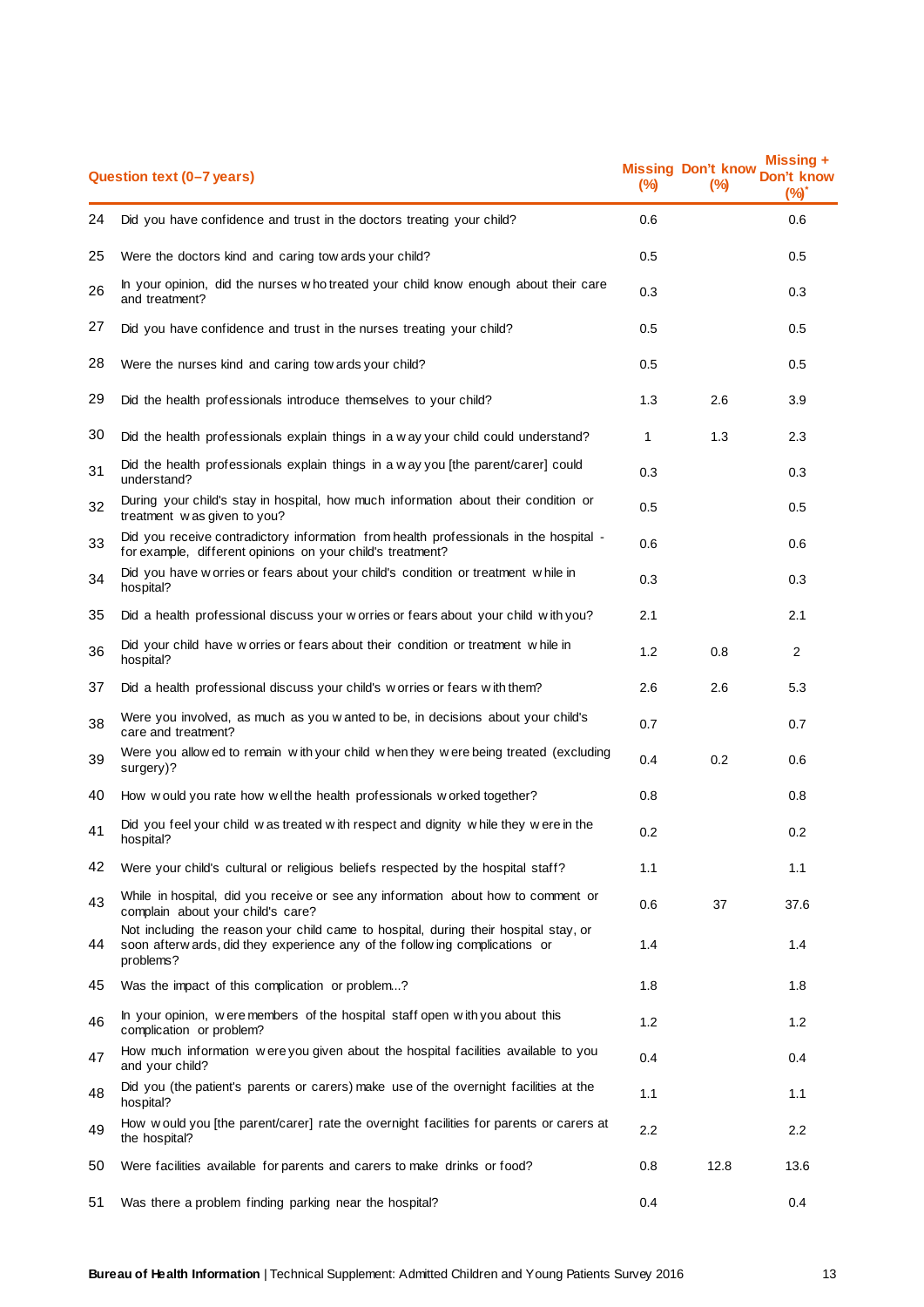|    | Question text (0-7 years)                                                                                                                | (%)            | <b>Missing Don't know</b><br>(%) | Missing $+$<br>Don't know<br>$(\%)^{\prime}$ |
|----|------------------------------------------------------------------------------------------------------------------------------------------|----------------|----------------------------------|----------------------------------------------|
| 52 | If your child w as in pain, did the doctors and nurses do everything they could to help<br>with their pain?                              | 0.4            |                                  | 0.4                                          |
| 53 | During your child's stay in hospital, did they have any tests, X-rays or scans?                                                          | 0.4            |                                  | 0.4                                          |
| 54 | Did a health professional discuss the purpose [of tests, x-rays or scans] with you<br>and/or your child?                                 | 1.8            | 0.9                              | 2.7                                          |
| 55 | Did your child receive test, X-ray or scan results while they were still in hospital?                                                    | $\overline{2}$ |                                  | $\overline{2}$                               |
| 56 | Did a health professional explain the test, X-ray or scan results in a w ay that you [the<br>parent/carer] could understand?             | 0.7            |                                  | 0.7                                          |
| 57 | Did you feel involved in decisions about your child's discharge from hospital?                                                           | 0.5            |                                  | 0.5                                          |
| 58 | At the time your child was discharged, did you feel that they were well enough to<br>leave the hospital?                                 | 0.6            |                                  | 0.6                                          |
| 59 | Thinking about when your child left hospital, were you given enough information<br>about how to manage their care at home?               | 1.1            |                                  | 1.1                                          |
| 60 | Thinking about w hen your child left hospital, w ere adequate arrangements made by<br>the hospital for any services they needed?         | 0.8            |                                  | 0.8                                          |
| 61 | Did hospital staff tell you who to contact if you were worried about your child's<br>condition or treatment after they left hospital?    | 0.7            | 8.7                              | 9.4                                          |
| 62 | Was your child given or prescribed any new medication to take at home?                                                                   | 0.5            | 1.7                              | 2.2                                          |
| 63 | Did a health professional in the hospital explain the purpose of this medication in a<br>w ay you [the parent/carer] could understand?   | 0.6            |                                  | 0.6                                          |
| 64 | Did a health professional in the hospital tell you about medication side effects to<br>watch for?                                        | 1.2            |                                  | 1.2                                          |
| 65 | Did you receive a copy of a letter from the hospital doctors to your family doctor<br>(GP)?                                              | 0.7            | 18.6                             | 19.3                                         |
| 66 | On the day your child left hospital, was their discharge delayed?                                                                        | 0.8            |                                  | 0.8                                          |
| 67 | How long was the delay? [in discharge]                                                                                                   | 0.4            | 7.5                              | 7.9                                          |
| 68 | Did a member of staff explain the reason for the delay?                                                                                  | 1.1            |                                  | 1.1                                          |
| 69 | What were the main reasons for the delay?                                                                                                | 1.1            | 8.6                              | 9.7                                          |
| 70 | Overall, how would you rate the care your child received while in hospital?                                                              | 0.7            |                                  | 0.7                                          |
| 71 | How well organised was the care your child received in hospital?                                                                         | 0.4            |                                  | 0.4                                          |
| 72 | If asked about your child's hospital experience by friends and family how would you<br>respond?                                          | 0.5            |                                  | 0.5                                          |
| 73 | Did you w ant to make a complaint about something that happened in hospital?                                                             | 0.8            |                                  | 0.8                                          |
| 74 | Why didn't you make a complaint?                                                                                                         | 0.8            |                                  | 0.8                                          |
| 75 | Did the care and treatment received in hospital help your child?                                                                         | 0.5            |                                  | 0.5                                          |
| 76 | Is the problem your child went to hospital for?                                                                                          | $\mathbf{1}$   |                                  | 1                                            |
| 77 | In the weekbefore your child's hospital stay, how difficult was it for them to carry out<br>their normal daily activities?               | 2.4            |                                  | 2.4                                          |
| 78 | About one month after your child's discharge from hospital, how difficult was it for<br>them to carry out their normal daily activities? | 1.4            |                                  | 1.4                                          |
| 79 | Gender of parent/carer                                                                                                                   | 0.3            |                                  | 0.3                                          |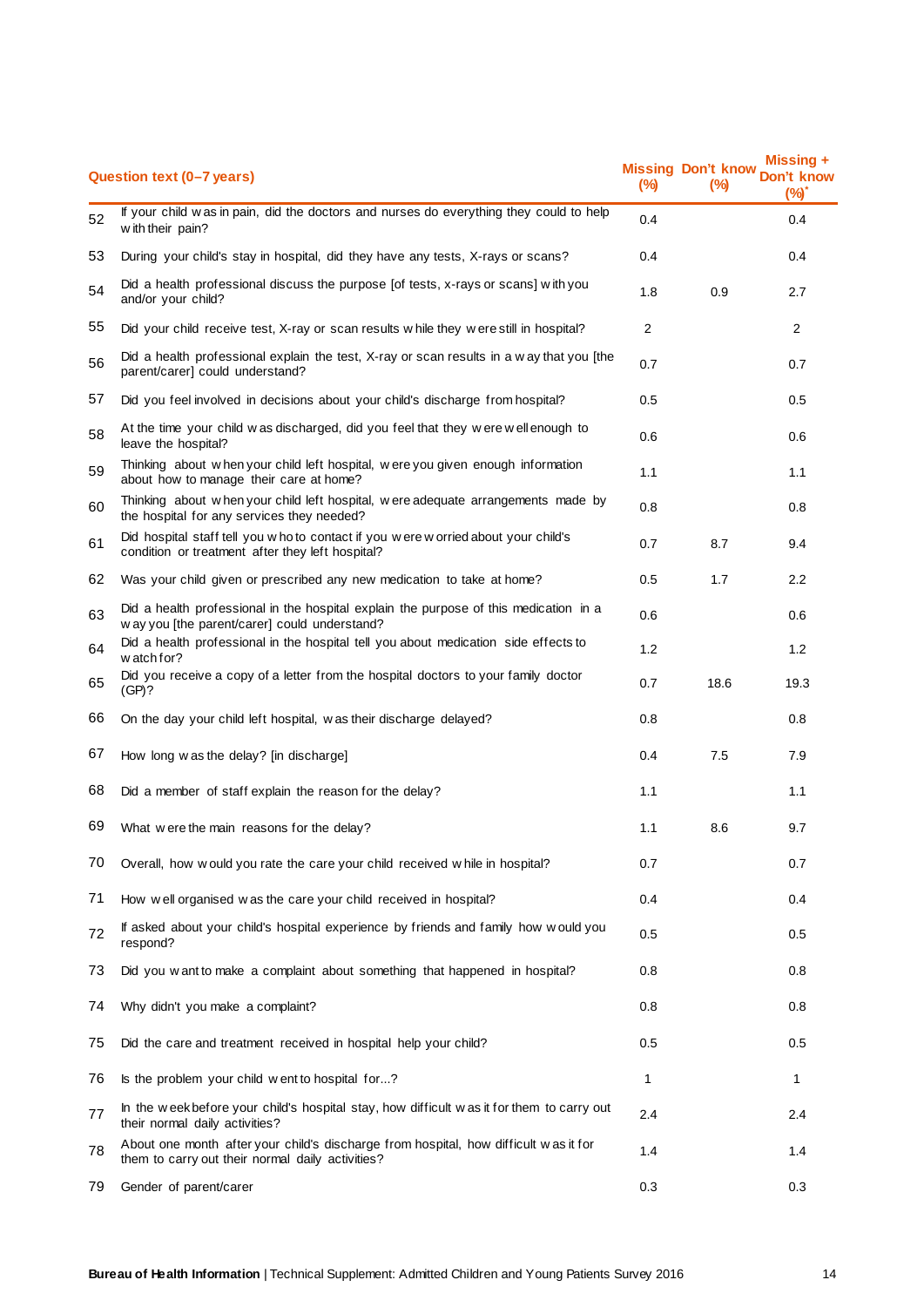|    | Question text (0–7 years)                                                                                                                |          | <b>Missing Don't know</b><br>$(\%)$ | Missing +<br>Don't know<br>$(\%)$ |
|----|------------------------------------------------------------------------------------------------------------------------------------------|----------|-------------------------------------|-----------------------------------|
| 80 | Highest level of education completed by parent/carer                                                                                     | 1.1      |                                     | 1.1                               |
| 81 | Language mainly spoken at home by parent/carer                                                                                           | 0.5      |                                     | 0.5                               |
| 82 | Was an interpreter provided when you (the parent/carer) or your child needed one?                                                        | $\Omega$ |                                     | 0                                 |
| 83 | What year was your child born?                                                                                                           | 4.5      |                                     | 4.5                               |
| 84 | What is your child's gender?                                                                                                             | 0.2      |                                     | 0.2                               |
| 85 | Which, if any, of the following long-standing conditions does your child have?                                                           | 2.3      |                                     | 2.3                               |
| 86 | In general, how would you rate your child's health?                                                                                      | 0.4      |                                     | 0.4                               |
| 87 | Aboriginal and/or Torres Strait Islander origin of patient                                                                               | 0.3      |                                     | 0.3                               |
| 88 | Who completed this survey?                                                                                                               | 0.3      |                                     | 0.3                               |
| 89 | Do you give permission for the Bureau of Health Information to link answers from<br>this survey to health records related to your child? |          |                                     |                                   |

\* Percentages for this column may not equal the sum of the 'Missing %' and 'Don't know %' columns because they were calculated using unrounded figures.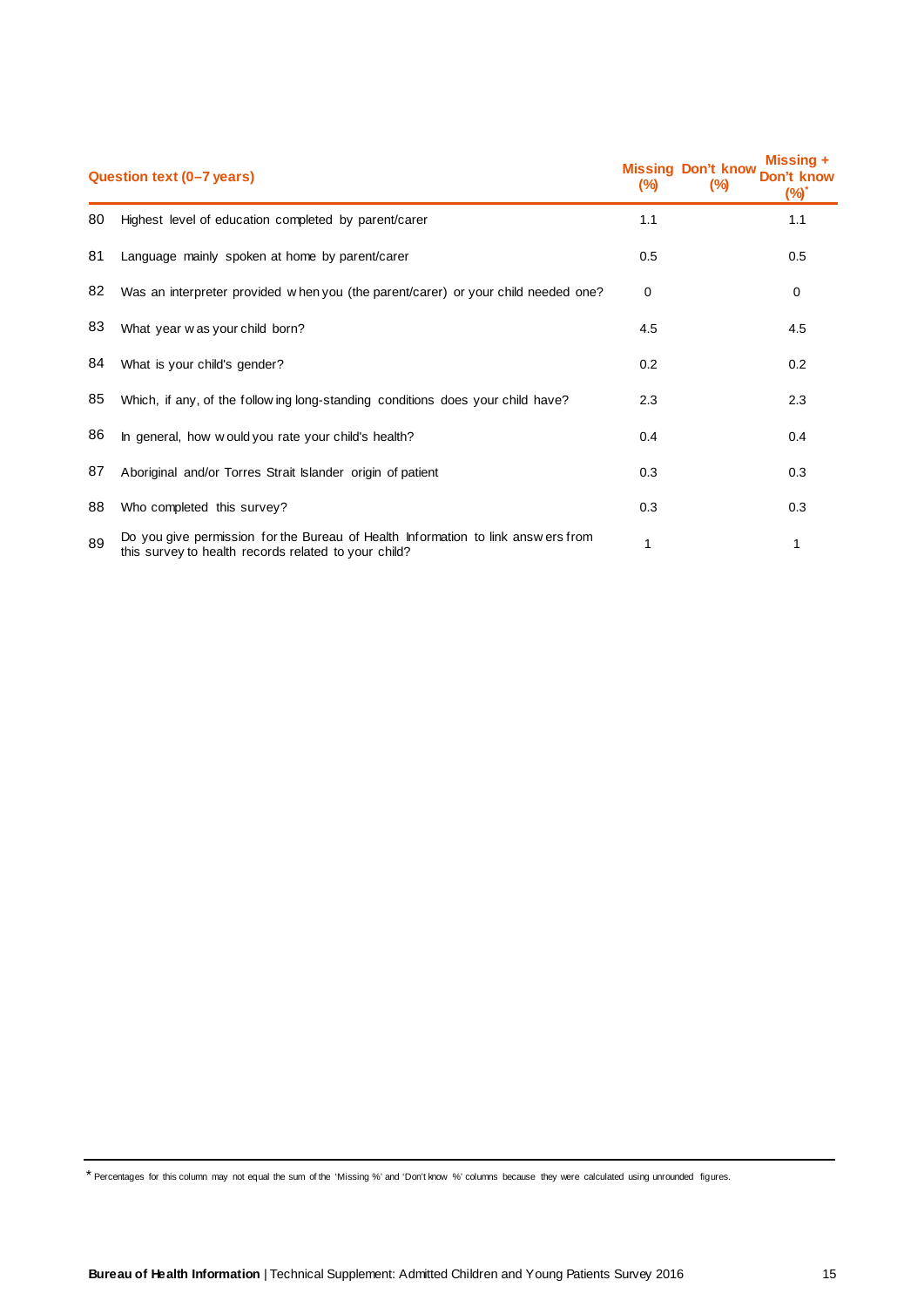These percentages are unweighted.

## **Table 6 Proportion of 'Don't know' and missing responses, by question, 8–15 years CYPS, January–December 2016**

|    | Question text (8-15 years)                                                                                                                          | (%) | <b>Missing Don't know</b><br>$\frac{6}{2}$ | Missing +<br>Don't know<br>(%)* |
|----|-----------------------------------------------------------------------------------------------------------------------------------------------------|-----|--------------------------------------------|---------------------------------|
| 1  | Was your child's stay in hospital planned in advance or an emergency?                                                                               | 0.7 |                                            | 0.7                             |
| 2  | From the time a doctor said your child would need to go to hospital, how long did<br>they have to wait to be admitted?                              | 2.6 | 4.5                                        | $\overline{7}$                  |
| 3  | Do you think the amount of time your child waited to go to hospital was?                                                                            | 2.1 | 2.2                                        | 4.3                             |
| 4  | Before your child's arrival, how much information about their hospital stay was given<br>to you?                                                    | 2.2 | 2.6                                        | 4.8                             |
| 5  | When your child arrived in hospital did they spend time in the emergency<br>department?                                                             | 1   | 1.6                                        | 2.6                             |
| 6  | Were the emergency department staff polite and courteous?                                                                                           | 1.7 | 0.2                                        | 1.8                             |
| 7  | Do you think the amount of time your child spent in the emergency department<br>$w$ as?                                                             | 1.8 | 1.4                                        | 3.2                             |
| 8  | Were the staff you met on your arrival to hospital polite and courteous?                                                                            | 0.3 |                                            | 0.3                             |
| 9  | Do you think the time your child had to wait from arrival at hospital until they were<br>taken to their room or w ard w as?                         | 0.5 | 1.4                                        | 1.9                             |
| 10 | For most of your child's stay in hospital, what type of room or ward were they in?                                                                  | 1.4 | 3.5                                        | 4.9                             |
| 11 | How clean were the wards or rooms your child stayed in while in hospital?                                                                           | 0.7 | 0.8                                        | 1.5                             |
| 12 | How clean were the toilets and bathrooms that your child used while in hospital?                                                                    | 0.7 | 3.5                                        | 4.2                             |
| 13 | Did you see the health professionals wash their hands, or use hand gel to clean their<br>hands, before touching your child?                         | 0.6 | 12.9                                       | 13.5                            |
| 14 | Was your child given enough privacy during their hospital stay?                                                                                     | 0.9 |                                            | 0.9                             |
| 15 | Did your child have any special dietary needs (e.g. vegetarian, diabetic, food<br>allergies, religious, cultural, or related to their treatment)?   | 0.9 |                                            | 0.9                             |
| 16 | Was the hospital food suitable for their dietary needs?                                                                                             | 2.4 |                                            | 2.4                             |
| 17 | If you needed to talk to a doctor, did you get the opportunity to do so?                                                                            | 0.3 |                                            | 0.3                             |
| 18 | In your opinion, did the doctors who treated your child know enough about their<br>medical history?                                                 | 0.9 |                                            | 0.9                             |
| 19 | Did you have confidence and trust in the doctors treating your child?                                                                               | 0.6 |                                            | 0.6                             |
| 20 | In your opinion, did the nurses w ho treated your child know enough about their care<br>and treatment?                                              | 0.4 |                                            | 0.4                             |
| 21 | Did you have confidence and trust in the nurses treating your child?                                                                                | 0.5 |                                            | 0.5                             |
| 22 | Did the health professionals explain things in a way you [the parent/carer] could<br>understand?                                                    | 0.4 |                                            | 0.4                             |
| 23 | During your child's stay in hospital, how much information about their condition or<br>treatment was given to you?                                  | 0.5 |                                            | 0.5                             |
| 24 | Did you receive contradictory information from health professionals in the hospital -<br>for example, different opinions on your child's treatment? | 0.8 |                                            | 0.8                             |
| 25 | Did you have w orries or fears about your child's condition or treatment while in<br>hospital?                                                      | 0.5 |                                            | 0.5                             |
| 26 | Did a health professional discuss your w orries or fears about your child with you?                                                                 | 2.1 |                                            | 2.1                             |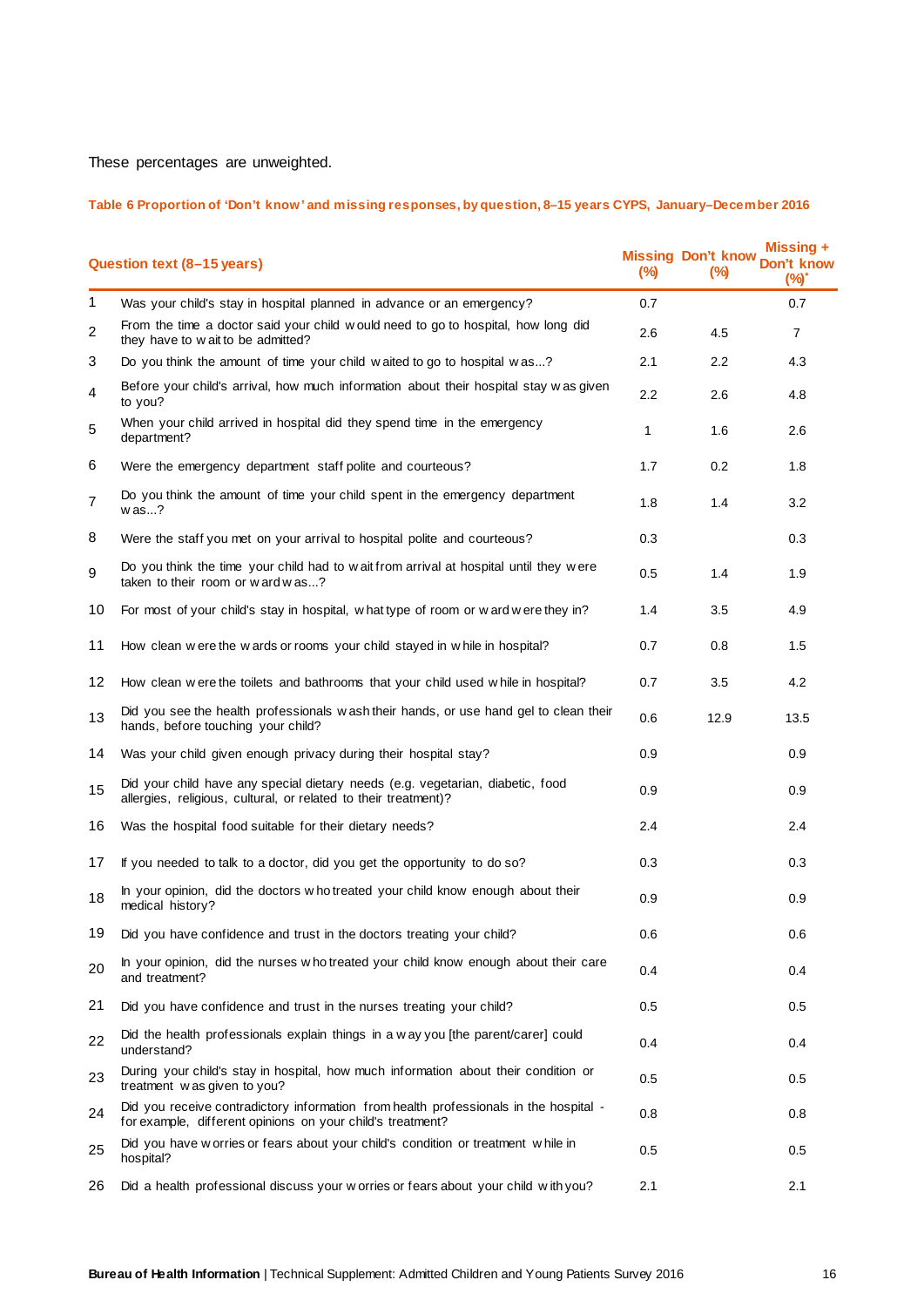|    | Question text (8-15 years)                                                                                                                                                       | $(\%)$       | <b>Missing Don't know</b><br>(%) | Missing $+$<br>Don't know<br>$(\%)^*$ |
|----|----------------------------------------------------------------------------------------------------------------------------------------------------------------------------------|--------------|----------------------------------|---------------------------------------|
| 27 | Were you involved, as much as you w anted to be, in decisions about your child's<br>care and treatment?                                                                          | 0.5          |                                  | 0.5                                   |
| 28 | Were you allow ed to remain with your child when they were being treated (excluding<br>surgery)?                                                                                 | 0.5          | 0.9                              | 1.5                                   |
| 29 | How would you rate how well the health professionals worked together?                                                                                                            | 0.4          |                                  | 0.4                                   |
| 30 | Did you feel your child was treated with respect and dignity while they were in the<br>hospital?                                                                                 | 0.5          |                                  | 0.5                                   |
| 31 | Were your child's cultural or religious beliefs respected by the hospital staff?                                                                                                 | 1.2          |                                  | 1.2                                   |
| 32 | While in hospital, did you receive or see any information about how to comment or<br>complain about your child's care?                                                           | 0.2          | 37.8                             | 38.1                                  |
| 33 | Not including the reason your child came to hospital, during their hospital stay, or<br>soon afterw ards, did they experience any of the following complications or<br>problems? | 2.5          |                                  | 2.5                                   |
| 34 | Was the impact of this complication or problem?                                                                                                                                  | 1.7          |                                  | 1.7                                   |
| 35 | In your opinion, were members of the hospital staff open with you about this<br>complication or problem?                                                                         | $2.2\,$      |                                  | $2.2\phantom{0}$                      |
| 36 | How much information were you given about the hospital facilities available to you<br>and your child?                                                                            | 0.6          |                                  | 0.6                                   |
| 37 | Did you (the patient's parents or carers) make use of the overnight facilities at the<br>hospital?                                                                               | 1.5          |                                  | 1.5                                   |
| 38 | How would you [the parent/carer] rate the overnight facilities for parents or carers at<br>the hospital?                                                                         | 1.9          |                                  | 1.9                                   |
| 39 | Were facilities available for parents and carers to make drinks or food?                                                                                                         | 0.7          | 10.9                             | 11.6                                  |
| 40 | Was there a problem finding parking near the hospital?                                                                                                                           | 0.6          |                                  | 0.6                                   |
| 41 | During your child's stay in hospital, did they have any tests, X-rays or scans?                                                                                                  | 0.6          |                                  | 0.6                                   |
| 42 | Did a health professional discuss the purpose [of tests, x-rays or scans] with you<br>and/or your child?                                                                         | 0.1          | 1.7                              | 1.8                                   |
| 43 | Did your child receive test, X-ray or scan results while they were still in hospital?                                                                                            | 0.2          |                                  | 0.2                                   |
| 44 | Did a health professional explain the test, X-ray or scan results in a way that you [the<br>parent/carer] could understand?                                                      | 1.3          |                                  | 1.3                                   |
| 45 | Did you feel involved in decisions about your child's discharge from hospital?                                                                                                   | 0.7          |                                  | 0.7                                   |
| 46 | At the time your child was discharged, did you feel that they were well enough to<br>leave the hospital?                                                                         | $\mathbf{1}$ |                                  | 1                                     |
| 47 | Thinking about when your child left hospital, were you given enough information<br>about how to manage their care at home?                                                       | 0.5          |                                  | 0.5                                   |
| 48 | Thinking about w hen your child left hospital, w ere adequate arrangements made by<br>the hospital for any services they needed?                                                 | 0.6          |                                  | 0.6                                   |
| 49 | Did hospital staff tell you who to contact if you were worried about your child's<br>condition or treatment after they left hospital?                                            | 0.6          | 7.7                              | 8.3                                   |
| 50 | Was your child given or prescribed any new medication to take at home?                                                                                                           | 0.3          | 2.5                              | 2.8                                   |
| 51 | Did a health professional in the hospital explain the purpose of this medication in a<br>w ay you [the parent/carer] could understand?                                           | 1.2          |                                  | 1.2                                   |
| 52 | Did a health professional in the hospital tell you about medication side effects to<br>watch for?                                                                                | 1.3          |                                  | 1.3                                   |
| 53 | Did you receive a copy of a letter from the hospital doctors to your family doctor<br>(GP)?                                                                                      | 0.8          | 18.6                             | 19.3                                  |
| 54 | On the day your child left hospital, was their discharge delayed?                                                                                                                | 0.6          |                                  | 0.6                                   |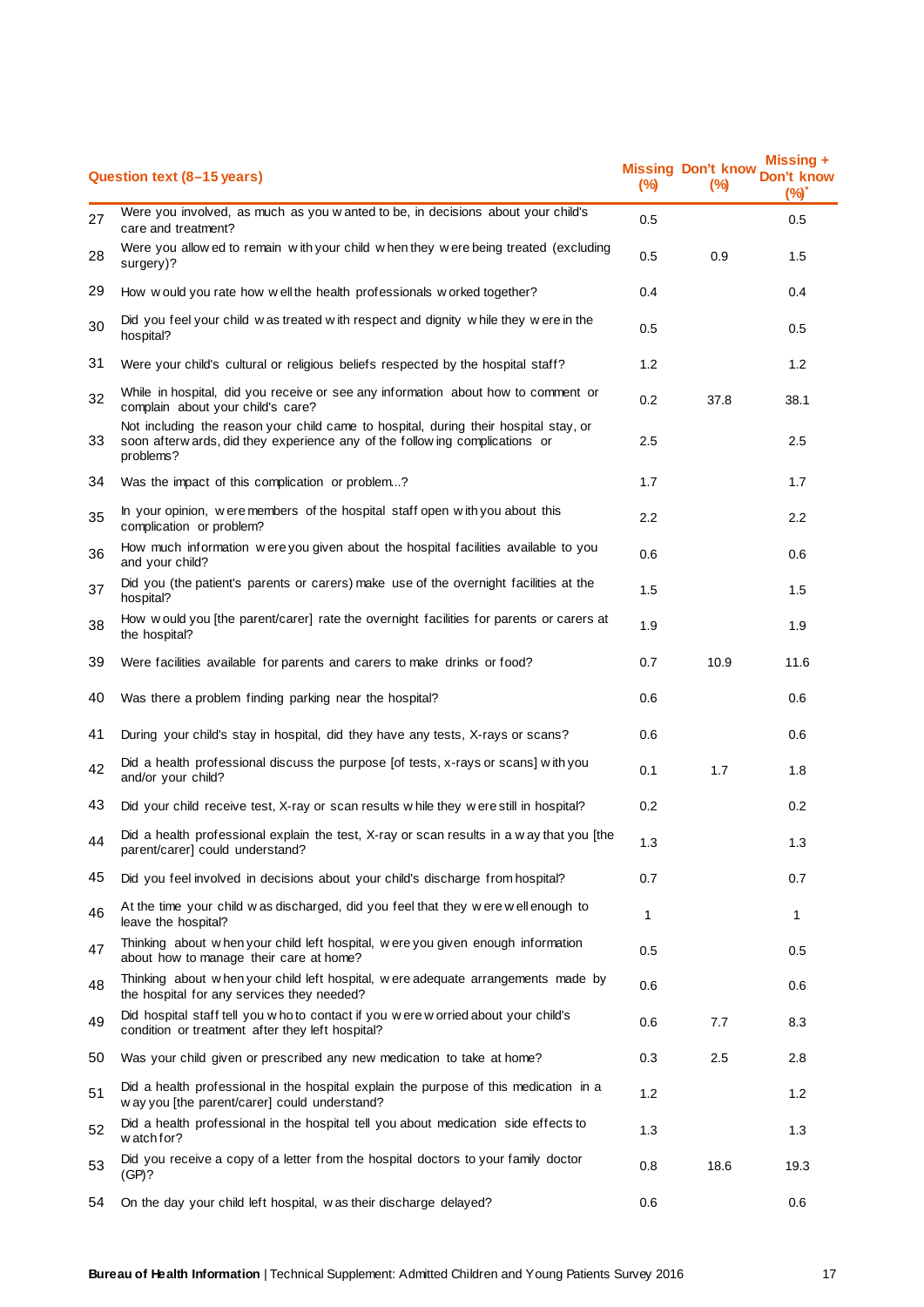|    | Question text (8-15 years)                                                                                                               | $\frac{9}{9}$ | <b>Missing Don't know</b><br>(%) | <b>Missing +</b><br>Don't know<br>$(\%)$ |
|----|------------------------------------------------------------------------------------------------------------------------------------------|---------------|----------------------------------|------------------------------------------|
| 55 | How long w as the delay? [in discharge]                                                                                                  | 0.9           | 5                                | 5.9                                      |
| 56 | Did a member of staff explain the reason for the delay?                                                                                  | 1.4           |                                  | 1.4                                      |
| 57 | What were the main reasons for the delay?                                                                                                | 1.4           | 2.7                              | 4.1                                      |
| 58 | Overall, how would you rate the care your child received while in hospital?                                                              | 0.5           |                                  | 0.5                                      |
| 59 | How well organised was the care your child received in hospital?                                                                         | 0.6           |                                  | 0.6                                      |
| 60 | If asked about your child's hospital experience by friends and family how would you<br>respond?                                          | 0.6           |                                  | 0.6                                      |
| 61 | Did you w ant to make a complaint about something that happened in hospital?                                                             | 1.2           |                                  | 1.2                                      |
| 62 | Why didn't you make a complaint?                                                                                                         | 4.3           |                                  | 4.3                                      |
| 63 | Did the care and treatment received in hospital help your child?                                                                         | 1.1           |                                  | 1.1                                      |
| 64 | Is the problem your child went to hospital for?                                                                                          | 1.9           |                                  | 1.9                                      |
| 65 | In the weekbefore your child's hospital stay, how difficult was it for them to carry out<br>their normal daily activities?               | 2.4           |                                  | 2.4                                      |
| 66 | About one month after your child's discharge from hospital, how difficult was it for<br>them to carry out their normal daily activities? | 1.8           |                                  | 1.8                                      |
| 67 | Gender of parent/carer                                                                                                                   | 0.9           |                                  | 0.9                                      |
| 68 | Highest level of education completed by parent/carer                                                                                     | 1.9           |                                  | 1.9                                      |
| 69 | Language mainly spoken at home by parent/carer                                                                                           | 1.4           |                                  | 1.4                                      |
| 70 | Was an interpreter provided when you (the parent/carer) or your child needed one?                                                        | 0.6           |                                  | 0.6                                      |
| 71 | What year was your child born?                                                                                                           | 6.9           |                                  | 6.9                                      |
| 72 | What is your child's gender?                                                                                                             | 0.8           |                                  | 0.8                                      |
| 73 | Which, if any, of the following long-standing conditions does your child have?                                                           | 1.5           |                                  | 1.5                                      |
| 74 | In general, how would you rate your child's health?                                                                                      | 1.1           |                                  | 1.1                                      |
| 75 | Aboriginal and/or Torres Strait Islander origin of patient                                                                               | 0.7           |                                  | 0.7                                      |
| 76 | Who completed the survey up to this point?                                                                                               | 0.6           |                                  | 0.6                                      |
| 77 | Do you give permission for the Bureau of Health Information to link answers from<br>this survey to health records related to your child? | 4.6           |                                  | 4.6                                      |
| 80 | Did the doctors and nurses introduce themselves to you?                                                                                  | 4.9           |                                  | 4.9                                      |
| 81 | Were the doctors kind and caring?                                                                                                        | 4.8           |                                  | 4.8                                      |
| 82 | Were the nurses kind and caring?                                                                                                         | 4.9           |                                  | 4.9                                      |
| 83 | Did the doctors and nurses explain things in a way you could understand?                                                                 | 4.8           |                                  | 4.8                                      |
| 84 | Did a doctor or nurse discuss your w orries or fears with you?                                                                           | 4.9           |                                  | 4.9                                      |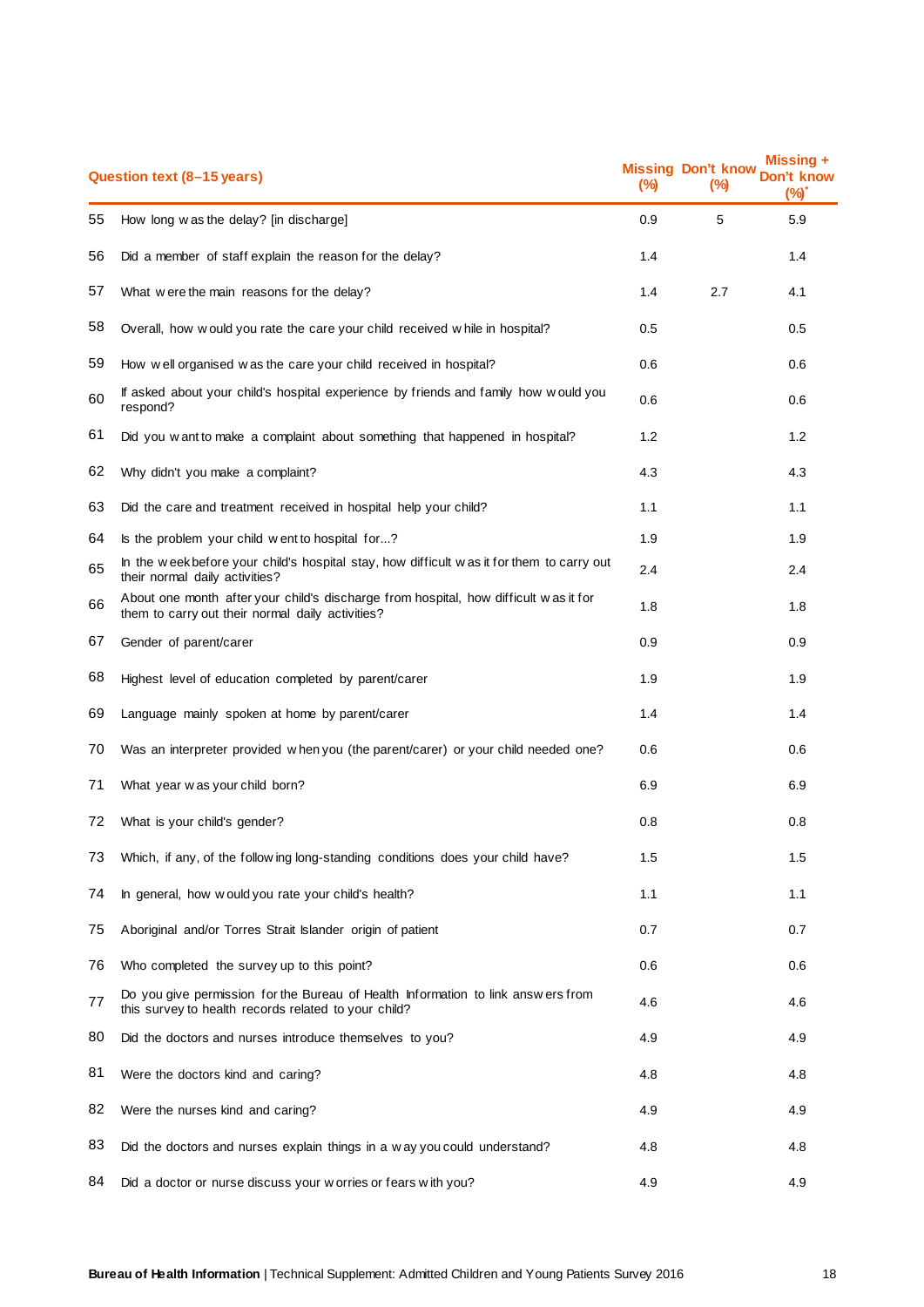| Question text (8–15 years) |                                                                                                     |     | <b>Missing Don't know</b><br>(%) | Missing +<br>Don't know<br>(%)' |
|----------------------------|-----------------------------------------------------------------------------------------------------|-----|----------------------------------|---------------------------------|
| 85                         | If you were in pain, did the doctors and nurses do everything they could to help with<br>your pain? | 4.9 |                                  | 4.9                             |
| 86                         | How would you rate the hospital food?                                                               | 5.1 |                                  | 5.1                             |
| 87                         | Did the hospital room suit someone your age?                                                        | 5.1 |                                  | 5.1                             |
| 88                         | Were there things for you to do (such as books, games and toys)?                                    | 5.7 | 11.5                             | 17.1                            |
| 89                         | Were you given enough privacy during your hospital stay?                                            | 5   |                                  | 5                               |
| 90                         | Were you ever bothered by noise in the hospital?                                                    | 5.4 |                                  | 5.4                             |
| 91                         | Were you involved, as much as you w anted to be, in decisions about your care and<br>treatment?     | 5.3 |                                  | 5.3                             |
| 92                         | Overall, how would you rate the care you received while in hospital?                                | 5.1 |                                  | 5.1                             |
| 95                         | Who completed this section?                                                                         | 5.7 |                                  | 5.7                             |

<sup>\*</sup> Percentages for this column may not equal the sum of the 'Missing %' and 'Don't know %' columns because they were calculated using unrounded figures.

 $\wedge$  Full text response questions that occur at this point in this questionnaire are excluded from this table.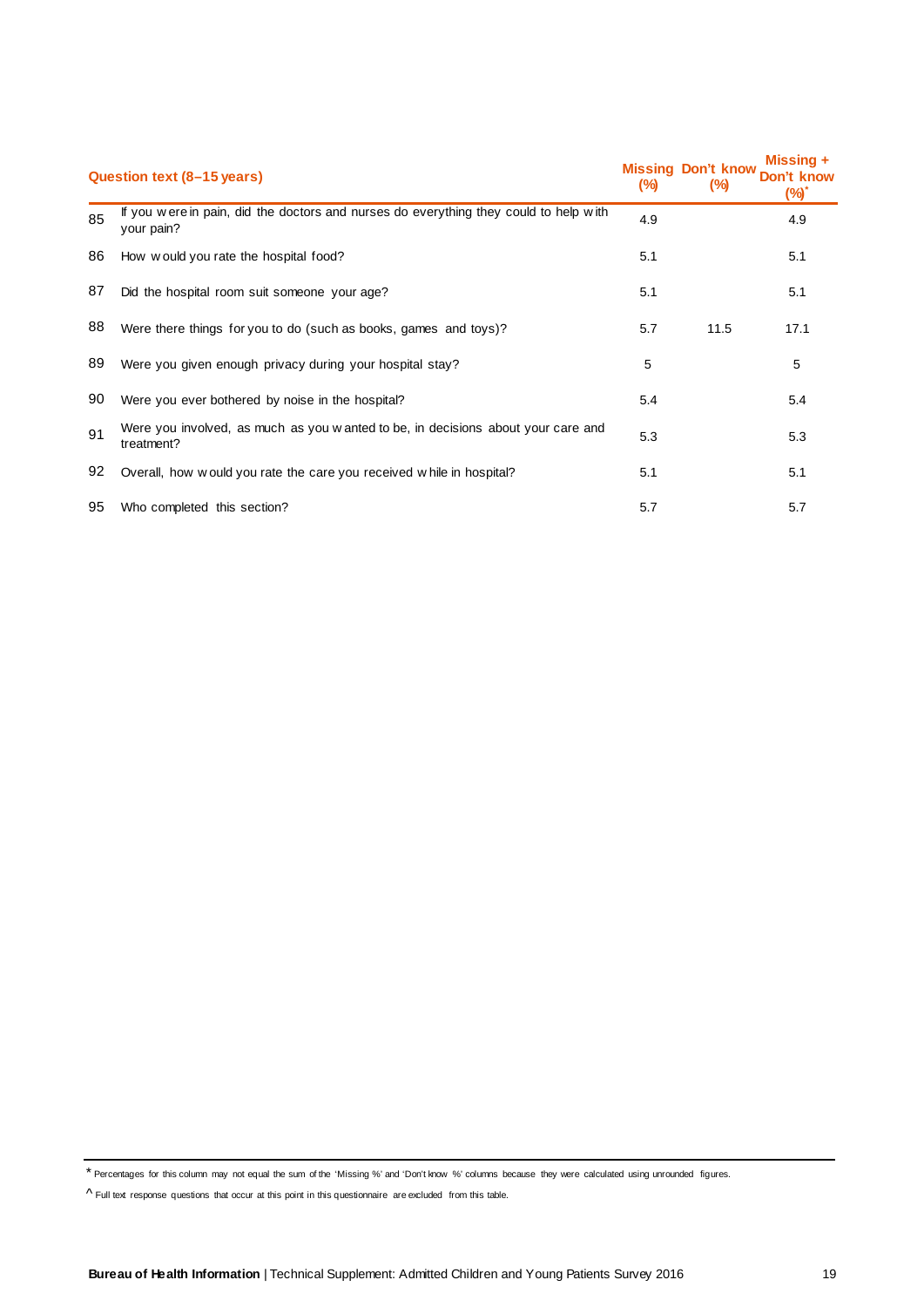These percentages are unweighted.

## **Table 7 Proportion of 'Don't know' and missing responses, by question, 16–17 years CYPS, January–December 2016**

| Question text (16-17 years) |                                                                                                                                           |                | <b>Missing Don't know</b><br>$\frac{1}{2}$ | Missing +<br>on't know<br>$(\%)$ |
|-----------------------------|-------------------------------------------------------------------------------------------------------------------------------------------|----------------|--------------------------------------------|----------------------------------|
| 1                           | Was your stay in hospital planned in advance or an emergency?                                                                             | $\mathbf{1}$   |                                            | $\mathbf{1}$                     |
| 2                           | From the time a doctor said you w ould need to go to hospital, how long did you have<br>to wait to be admitted?                           | 3              | 5.6                                        | 8.6                              |
| З                           | Do you think the amount of time you waited to go to hospital was?                                                                         | 3.5            | 4.5                                        | 8.1                              |
| 4                           | Before your arrival, how much information about your hospital stay was given to<br>you?                                                   | 3              | $\overline{2}$                             | 5.1                              |
| 5                           | When you arrived in hospital did you spend time in the emergency department?                                                              | 1.4            | 2.7                                        | 4.1                              |
| 6                           | Were the emergency department staff polite and courteous?                                                                                 | $\overline{2}$ | 3.1                                        | 5.1                              |
| 7                           | Do you think the amount of time you spent in the emergency department was?                                                                | 3.1            | 1                                          | 4.1                              |
| 8                           | Were the staff you met on your arrival to hospital polite and courteous?                                                                  | 0.5            |                                            | 0.5                              |
| 9                           | Do you think the time you had to wait from arrival at hospital until you were taken to<br>your room or ward was?                          | 1              | 3.7                                        | 4.7                              |
| 10                          | For most of your stay in hospital, what type of room or ward were you in?                                                                 | 3.1            | 5.5                                        | 8.5                              |
| 11                          | Was the room or w ard suitable for someone your age?                                                                                      | 1.7            |                                            | 1.7                              |
| 12                          | Were there things for you to do (such as books and games)?                                                                                | 2              | 12.3                                       | 14.3                             |
| 13                          | How clean were the wards or rooms you stayed in while in hospital?                                                                        |                | 0.7                                        | 1.7                              |
| 14                          | How clean were the toilets and bathrooms that you used while in hospital?                                                                 | 1              | $\overline{2}$                             | 3.1                              |
| 15                          | Did you see the health professionals wash their hands, or use hand gel to clean their<br>hands, before touching you?                      | 1              | 8.9                                        | 9.9                              |
| 16                          | Were you given enough privacy during your hospital stay?                                                                                  |                |                                            | 1                                |
| 17                          | Were you ever bothered by noise in the hospital?                                                                                          | 2.4            |                                            | 2.4                              |
| 18                          | How would you rate the hospital food?                                                                                                     | 1              |                                            |                                  |
| 19                          | Did you have any special dietary needs (e.g. vegetarian, diabetic, food allergies,<br>religious, cultural, or related to your treatment)? | 0.9            |                                            | 0.9                              |
| 20                          | Was the hospital food suitable for your dietary needs?                                                                                    | 3.3            |                                            | 3.3                              |
| 21                          | If you needed to talk to a doctor, did you get the opportunity to do so?                                                                  | 1              |                                            | 1                                |
| 22                          | In your opinion, did the doctors who treated you know enough about your medical<br>history?                                               | 1.7            |                                            | 1.7                              |
| 23                          | Did you have confidence and trust in the doctors treating you?                                                                            | 1.4            |                                            | 1.4                              |
| 24                          | Were the doctors kind and caring tow ards you?                                                                                            | 1              |                                            | 1                                |
| 25                          | In your opinion, did the nurses who treated you know enough about your care and<br>treatment?                                             | 0.7            |                                            | 0.7                              |
| 26                          | Did you have confidence and trust in the nurses treating you?                                                                             | 0.7            |                                            | 0.7                              |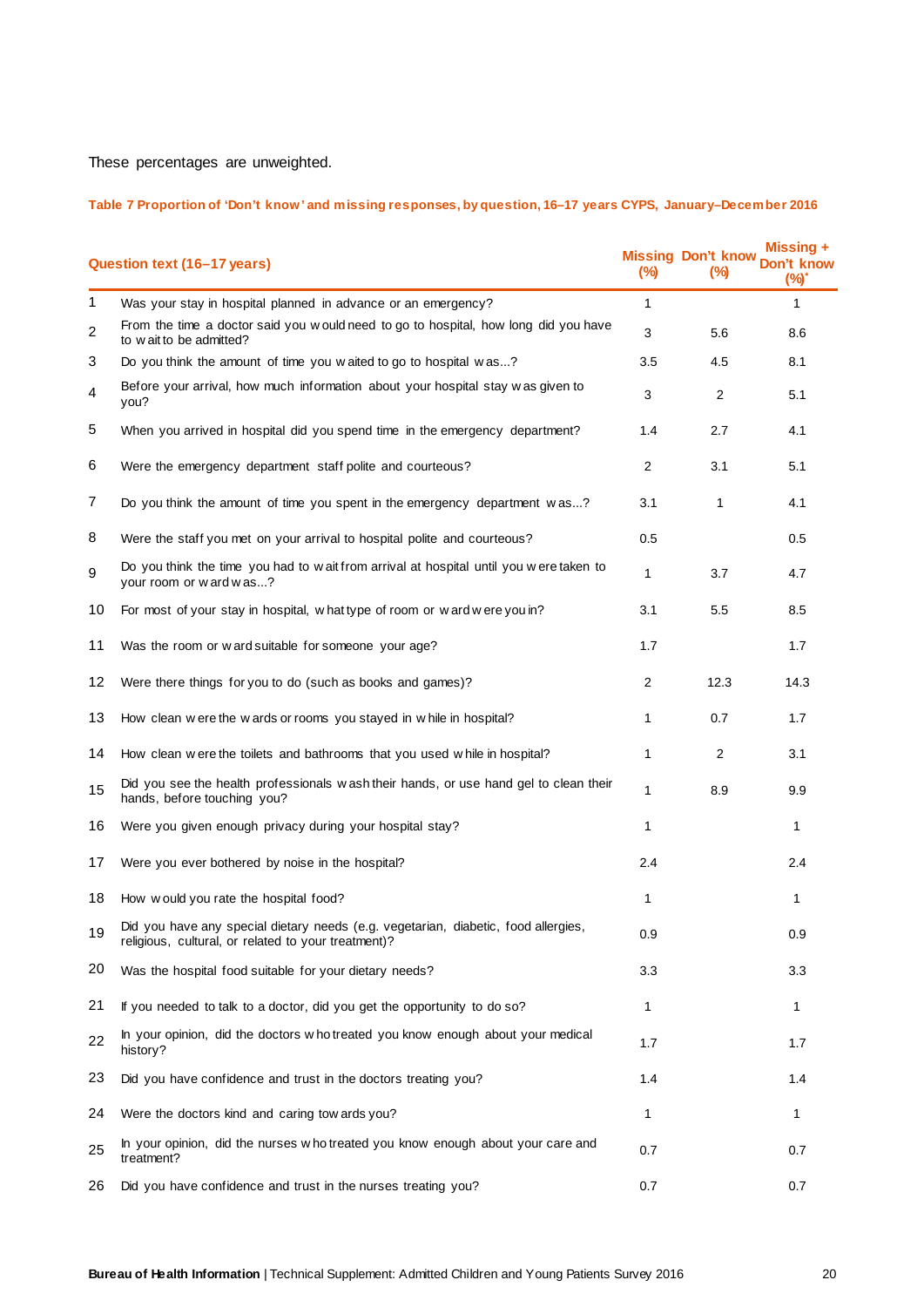| Question text (16-17 years) |                                                                                                                                                                      |              | <b>Missing Don't know</b><br>(%) | Missing +<br>Don't know<br>(%) |
|-----------------------------|----------------------------------------------------------------------------------------------------------------------------------------------------------------------|--------------|----------------------------------|--------------------------------|
| 27                          | Were the nurses kind and caring tow ards you?                                                                                                                        | 0.3          |                                  | 0.3                            |
| 28                          | Did the health professionals explain things in a way you could understand?                                                                                           | 0.7          |                                  | 0.7                            |
| 29                          | During your stay in hospital, how much information about your condition or treatment<br>w as given to you?                                                           | 0.7          |                                  | 0.7                            |
| 30                          | Did you receive contradictory information from health professionals in the hospital -<br>for example, different opinions on your treatment?                          | 1.4          |                                  | 1.4                            |
| 31                          | Did you have w orries or fears about your condition or treatment w hile in hospital?                                                                                 | $\mathbf{1}$ |                                  | 1                              |
| 32                          | Did a health professional discuss your w orries or fears with you?                                                                                                   | 0            |                                  | 0                              |
| 33                          | Did the health professionals introduce themselves to you?                                                                                                            | 0.7          |                                  | 0.7                            |
| 34                          | Were you involved, as much as you w anted to be, in decisions about your care and<br>treatment?                                                                      | 1.4          |                                  | 1.4                            |
| 35                          | Was a family member or carer allow ed to remain with you when you were being<br>treated (excluding surgery)?                                                         | 1            | 0.3                              | 1.4                            |
| 36                          | How would you rate how well the health professionals worked together?                                                                                                | 0.7          |                                  | 0.7                            |
| 37                          | Did you feel you were treated with respect and dignity while you were in the<br>hospital?                                                                            | 0.7          |                                  | 0.7                            |
| 38                          | Were your cultural or religious beliefs respected by the hospital staff?                                                                                             | $\mathbf{1}$ |                                  | 1                              |
| 39                          | While in hospital, did you receive or see any information about how to comment or<br>complain about your care?                                                       | 0.7          | 33.1                             | 33.8                           |
| 40                          | Not including the reason you came to hospital, during your hospital stay, or soon<br>afterw ards, did you experience any of the following complications or problems? | 2.7          |                                  | 2.7                            |
| 41                          | Was the impact of this complication or problem?                                                                                                                      | 3.3          |                                  | 3.3                            |
| 42                          | In your opinion, were members of the hospital staff open with you about this<br>complication or problem?                                                             | $\Omega$     |                                  | $\Omega$                       |
| 43                          | How much information were you given about the hospital facilities available to you?                                                                                  | 1.4          |                                  | 1.4                            |
| 44                          | Were facilities available for parents and carers to make drinks or food?                                                                                             | 0.7          | 14.3                             | 15                             |
| 45                          | If you were in pain, did the doctors and nurses do everything they could to help with<br>your pain?                                                                  | 1            |                                  | 1                              |
| 46                          | During your stay in hospital, did you have any tests, X-rays or scans?                                                                                               | 1.4          |                                  | 1.4                            |
| 47                          | Did a health professional discuss the purpose of these tests, X-rays or scans with<br>you?                                                                           | 1.2          | 1.8                              | 2.9                            |
| 48                          | Did you receive test, X-ray or scan results while you were still in hospital?                                                                                        | 2.3          |                                  | 2.3                            |
| 49                          | Did a health professional explain the test, X-ray or scan results in a way that you<br>could understand?                                                             | $\Omega$     |                                  | $\Omega$                       |
| 50                          | Did you feel involved in decisions about your discharge from hospital?                                                                                               | 1.4          |                                  | 1.4                            |
| 51                          | At the time you were discharged, did you feel that you were well enough to leave the<br>hospital?                                                                    | 1.4          |                                  | 1.4                            |
| 52                          | Thinking about when you left hospital, were you given enough information about how<br>to manage your care at home?                                                   | 1.4          |                                  | 1.4                            |
| 53                          | Thinking about w hen you left hospital, w ere adequate arrangements made by the<br>hospital for any services you needed?                                             | 0.7          |                                  | 0.7                            |
| 54                          | Did hospital staff tell you w ho to contact if you w ere w orried about your condition or<br>treatment after you left hospital?                                      | 1            | 8.2                              | 9.2                            |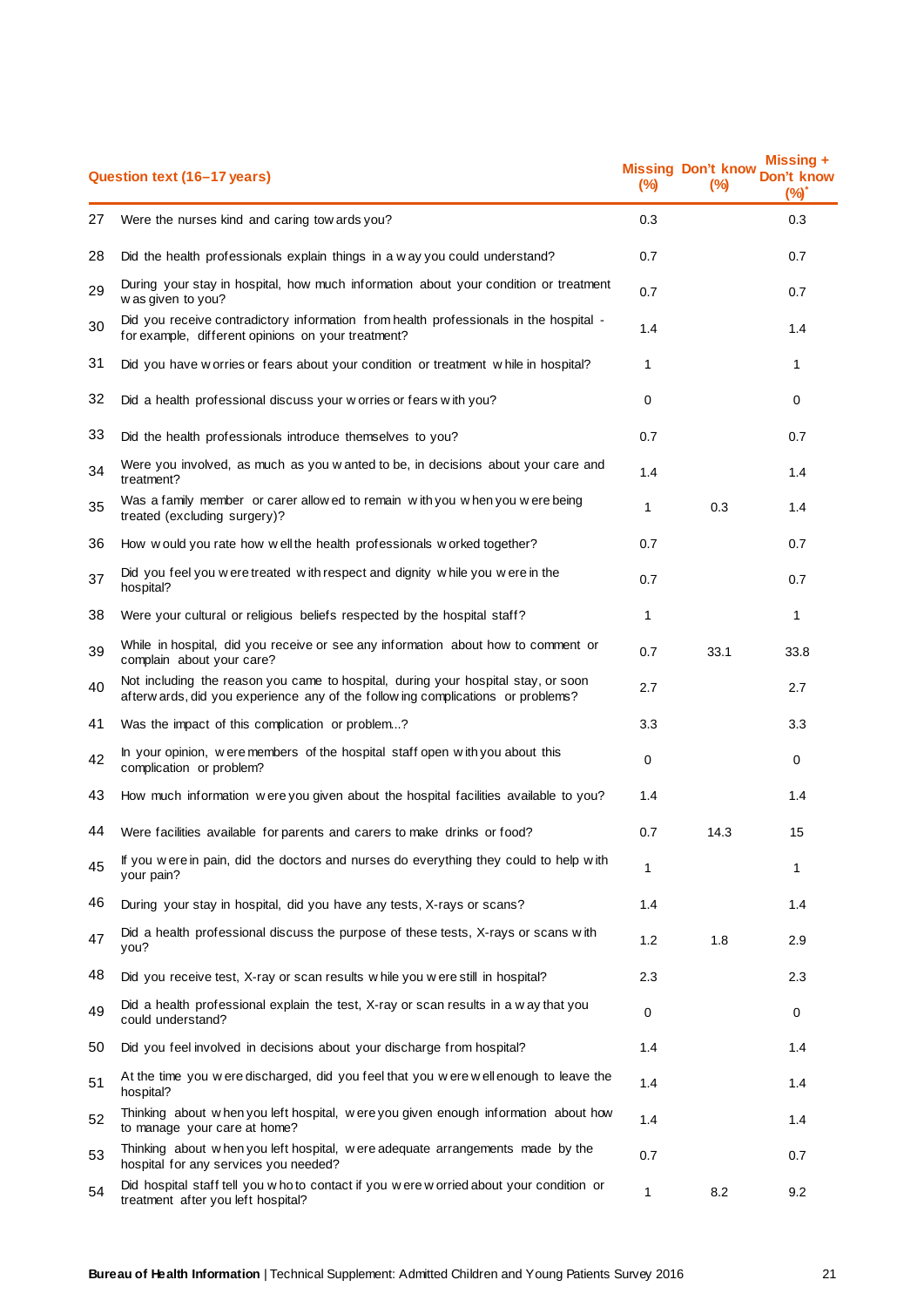| Question text (16-17 years) |                                                                                                                                   |              | <b>Missing Don't know</b><br>(%) | Missing +<br>Don't know<br>$(\%)^*$ |
|-----------------------------|-----------------------------------------------------------------------------------------------------------------------------------|--------------|----------------------------------|-------------------------------------|
| 55                          | Were you given or prescribed any new medication to take at home?                                                                  | $\mathbf 1$  | $\overline{2}$                   | 3.1                                 |
| 56                          | Did a health professional in the hospital explain the purpose of this medication in a<br>w ay you could understand?               | 0.8          |                                  | 0.8                                 |
| 57                          | Did a health professional in the hospital tell you about medication side effects to<br>watch for?                                 | 0.8          |                                  | 0.8                                 |
| 58                          | Did you receive a copy of a letter from the hospital doctors to your family doctor<br>(GP)?                                       | 2.4          | 24.6                             | 27                                  |
| 59                          | On the day you left hospital, was your discharge delayed?                                                                         | 1.4          |                                  | 1.4                                 |
| 60                          | How long w as the delay? [in discharge]                                                                                           | 1.7          | 8.5                              | 10.2                                |
| 61                          | Did a member of staff explain the reason for the delay?                                                                           | 1.7          |                                  | 1.7                                 |
| 62                          | What were the main reasons for the delay?                                                                                         | 1.7          | 10.2                             | 11.9                                |
| 63                          | Overall, how would you rate the care you received while in hospital?                                                              | 2.4          |                                  | 2.4                                 |
| 64                          | How well organised was the care you received in hospital?                                                                         | 1            |                                  | 1                                   |
| 65                          | If asked about your hospital experience by friends and family how would you<br>respond?                                           | $\mathbf{1}$ |                                  | 1                                   |
| 66                          | Did you w ant to make a complaint about something that happened in hospital?                                                      | 1            |                                  | 1                                   |
| 67                          | Why didn't you make a complaint?                                                                                                  | 3            |                                  | 3                                   |
| 68                          | Did the care and treatment received in hospital help you?                                                                         | 1            |                                  | 1                                   |
| 69                          | Is the problem you w ent to hospital for?                                                                                         | 2            |                                  | 2                                   |
| 70                          | In the weekbefore your hospital stay, how difficult was it for you to carry out your<br>normal daily activities?                  | 1.4          |                                  | 1.4                                 |
| 71                          | About one month after your discharge from hospital, how difficult was it for you to<br>carry out your normal daily activities?    | 3.1          |                                  | 3.1                                 |
| 72                          | What year were you born?                                                                                                          | 17.7         |                                  | 17.7                                |
| 73                          | What is your gender?                                                                                                              |              |                                  |                                     |
| 74                          | Language mainly spoken at home by patient                                                                                         | 1            |                                  | 1                                   |
| 75                          | Was an interpreter provided when you needed one?                                                                                  | 0            |                                  | 0                                   |
| 76                          | Which, if any, of the follow ing long-standing conditions do you have?                                                            | 3.4          |                                  | 3.4                                 |
| 77                          | In general, how would you rate your health?                                                                                       | 1.7          |                                  | 1.7                                 |
| 78                          | Aboriginal and/or Torres Strait Islander origin of patient                                                                        | 1.7          |                                  | 1.7                                 |
| 79                          | Who completed this survey?                                                                                                        | 1            |                                  | 1                                   |
| 80                          | Do you give permission for the Bureau of Health Information to link answers from<br>this survey to health records related to you? | 2.4          |                                  | 2.4                                 |
|                             |                                                                                                                                   |              |                                  |                                     |

\* Percentages for this column may not equal the sum of the 'Missing %' and 'Don't know %' columns because they were calculated using unrounded figures.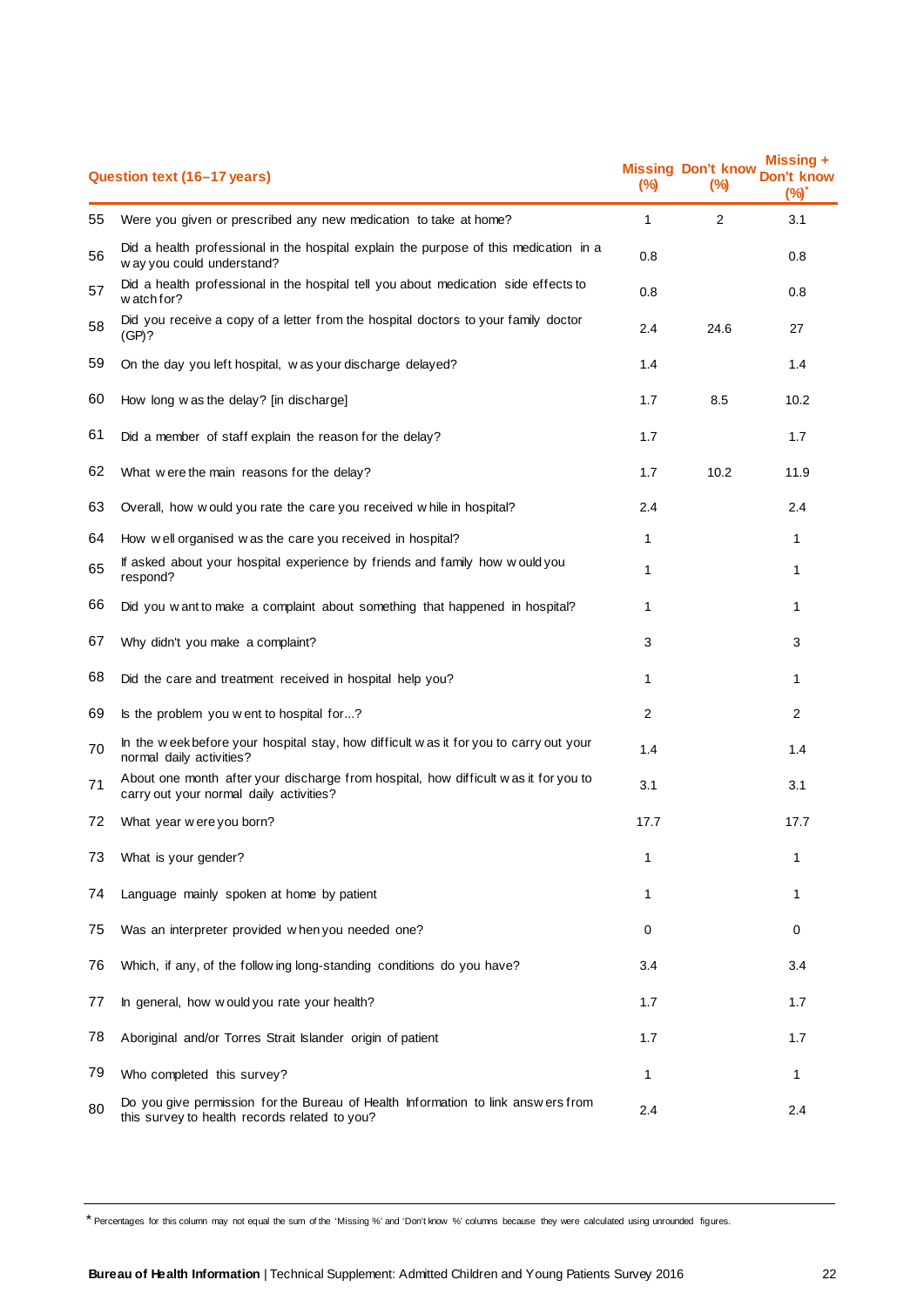## <span id="page-24-0"></span>Appendix 2: Derived measures

### **Definition**

Derived measures are those for which results are calculated indirectly from respondents' answers to a survey question. These tend to be from questions that contain a 'not applicable' type response option and are used to gather information about the array of patients' needs.

Derived measures involve the grouping together of more than one response option to a question. The derived measure 'Quintile of Disadvantage' is an exception to this rule (for more information on this, please see the *Data Dictionary: Quintile of disadvantage*).

### Statistical methods

Results are expressed as the percentage of respondents who chose a specific response option or options for a question. The reported percentage is calculated as the numerator divided by the denominator (see definitions below). Results are weighted as described in this report.

### Numerator

The number of survey respondents who selected a specific response option or specific response options to a certain question, minus exclusions.

### **Denominator**

The number of survey respondents who selected any of the response options to a certain question, minus exclusions.

### **Exclusions**

For derived measures, the following are excluded:

- Response: 'don't know/can't remember' or similar non-committal response
- Response: invalid (i.e. respondent was meant to skip a question but did not)
- Response: missing (with the exception of questions that allow multiple responses or a 'none of these' option, to which the missing responses are combined to create a 'none reported' variable).

### Interpretation of indicator

The higher the percentage, the more respondents fall into that response category.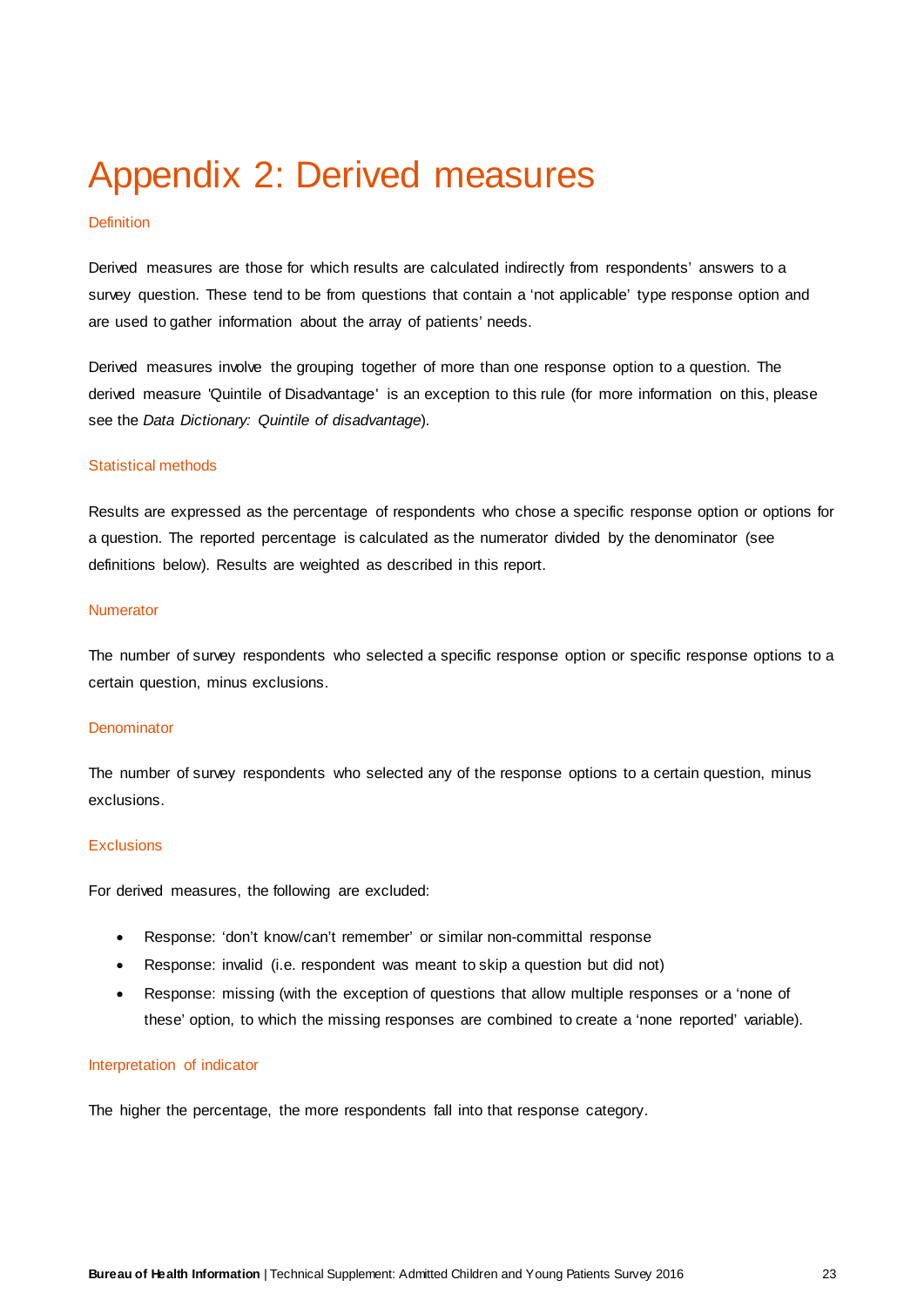The following questions and responses were used in the construction of the derived measures.

**Table 8 Derived measures for the Admitted Children and Young Patients Survey questionnaire 2016, 0–7 and 8–15 year olds**

| <b>Derived measure</b>                                                                                                                                            | <b>Actual question text</b><br>$(0-7 \text{ years}/8-15 \text{ years})$                                                                                                                              | <b>Derived measure</b><br>categories |                                                                                                                                                                                                                                                                                                                                                                                                                                                                                                                                                                                                                                                             |
|-------------------------------------------------------------------------------------------------------------------------------------------------------------------|------------------------------------------------------------------------------------------------------------------------------------------------------------------------------------------------------|--------------------------------------|-------------------------------------------------------------------------------------------------------------------------------------------------------------------------------------------------------------------------------------------------------------------------------------------------------------------------------------------------------------------------------------------------------------------------------------------------------------------------------------------------------------------------------------------------------------------------------------------------------------------------------------------------------------|
| Parent/carer<br>needed to talk to a<br>doctor                                                                                                                     | Q22/Q17. If you needed to talk<br>to a doctor, did you get the<br>opportunity to do so?                                                                                                              |                                      | Yes, always<br>$\bullet$<br>Yes, sometimes<br>No, I did not get the opportunity<br>$\bullet$                                                                                                                                                                                                                                                                                                                                                                                                                                                                                                                                                                |
|                                                                                                                                                                   |                                                                                                                                                                                                      | No need to talk to<br>doctor         | I had no need to talk to a doctor                                                                                                                                                                                                                                                                                                                                                                                                                                                                                                                                                                                                                           |
| Parent/carer wanted<br>Q32/Q23. During your child's<br>information about<br>stay in hospital, how much<br>information about their<br>patient's condition          |                                                                                                                                                                                                      | Wanted information                   | Not enough<br>$\bullet$<br>The right amount<br>$\bullet$<br>Too much<br>$\bullet$                                                                                                                                                                                                                                                                                                                                                                                                                                                                                                                                                                           |
| or treatment during<br>stay                                                                                                                                       | condition or treatment was<br>given to you?                                                                                                                                                          | Not applicable                       | Not applicable to my situation<br>٠<br>Yes, definitely<br>٠<br>Yes, to some extent<br>٠<br>No<br>$\bullet$<br>I did not want or need to be<br>$\bullet$<br>involved<br>Not applicable to our situation<br>$\bullet$<br>Yes, always<br>$\bullet$<br>Yes, sometimes<br>٠<br>No, my child's beliefs were not<br>$\bullet$<br>respected<br>My child's beliefs were not an<br>$\bullet$<br>issue<br>An infection<br>٠<br>Uncontrolled bleeding<br>$\bullet$<br>A negative reaction to<br>$\bullet$<br>medication<br>Complications as a result of an<br>operation or surgical procedure<br>Complications as a result of<br>tests, x-rays or scans<br>A blood clot |
| Parent/carer wanted<br>to be involved in<br>decisions about                                                                                                       | Q38/Q27. Were you involved,<br>as much as you wanted to be,<br>in decisions about your child's                                                                                                       | Wanted<br>involvement                |                                                                                                                                                                                                                                                                                                                                                                                                                                                                                                                                                                                                                                                             |
| child's care and<br>treatment                                                                                                                                     | care and treatment?                                                                                                                                                                                  | Not applicable                       | <b>Actual question responses</b><br>A pressure wound or bed sore<br>A fall<br>Any other complication or<br>problem<br>None of these<br>Missing<br>Yes, completely<br>Yes, to some extent<br>No<br>Not applicable, as it happened<br>after my child left                                                                                                                                                                                                                                                                                                                                                                                                     |
| Patient had cultural<br>Q42/Q31. Were your child's<br>cultural or religious beliefs<br>or religious beliefs<br>to consider<br>respected by the hospital<br>staff? | Has beliefs to<br>consider                                                                                                                                                                           |                                      |                                                                                                                                                                                                                                                                                                                                                                                                                                                                                                                                                                                                                                                             |
|                                                                                                                                                                   |                                                                                                                                                                                                      | Beliefs not an issue                 |                                                                                                                                                                                                                                                                                                                                                                                                                                                                                                                                                                                                                                                             |
| <b>Patient experienced</b><br>complication or<br>problem during or<br>shortly after hospital<br>stay                                                              | Q44/Q33. Not including the<br>reason your child came to<br>hospital, during their hospital<br>stay, or soon afterwards, did<br>they experience any of the<br>following complications or<br>problems? | Experienced<br>complication          |                                                                                                                                                                                                                                                                                                                                                                                                                                                                                                                                                                                                                                                             |
|                                                                                                                                                                   |                                                                                                                                                                                                      | None reported                        |                                                                                                                                                                                                                                                                                                                                                                                                                                                                                                                                                                                                                                                             |
| Complication or<br>problem occurred<br>during hospital stay                                                                                                       | Q46/Q35. In your opinion,<br>were members of the hospital<br>staff open with you about this                                                                                                          | Occurred in hospital                 |                                                                                                                                                                                                                                                                                                                                                                                                                                                                                                                                                                                                                                                             |
|                                                                                                                                                                   | complication or problem?                                                                                                                                                                             | Occurred after left                  |                                                                                                                                                                                                                                                                                                                                                                                                                                                                                                                                                                                                                                                             |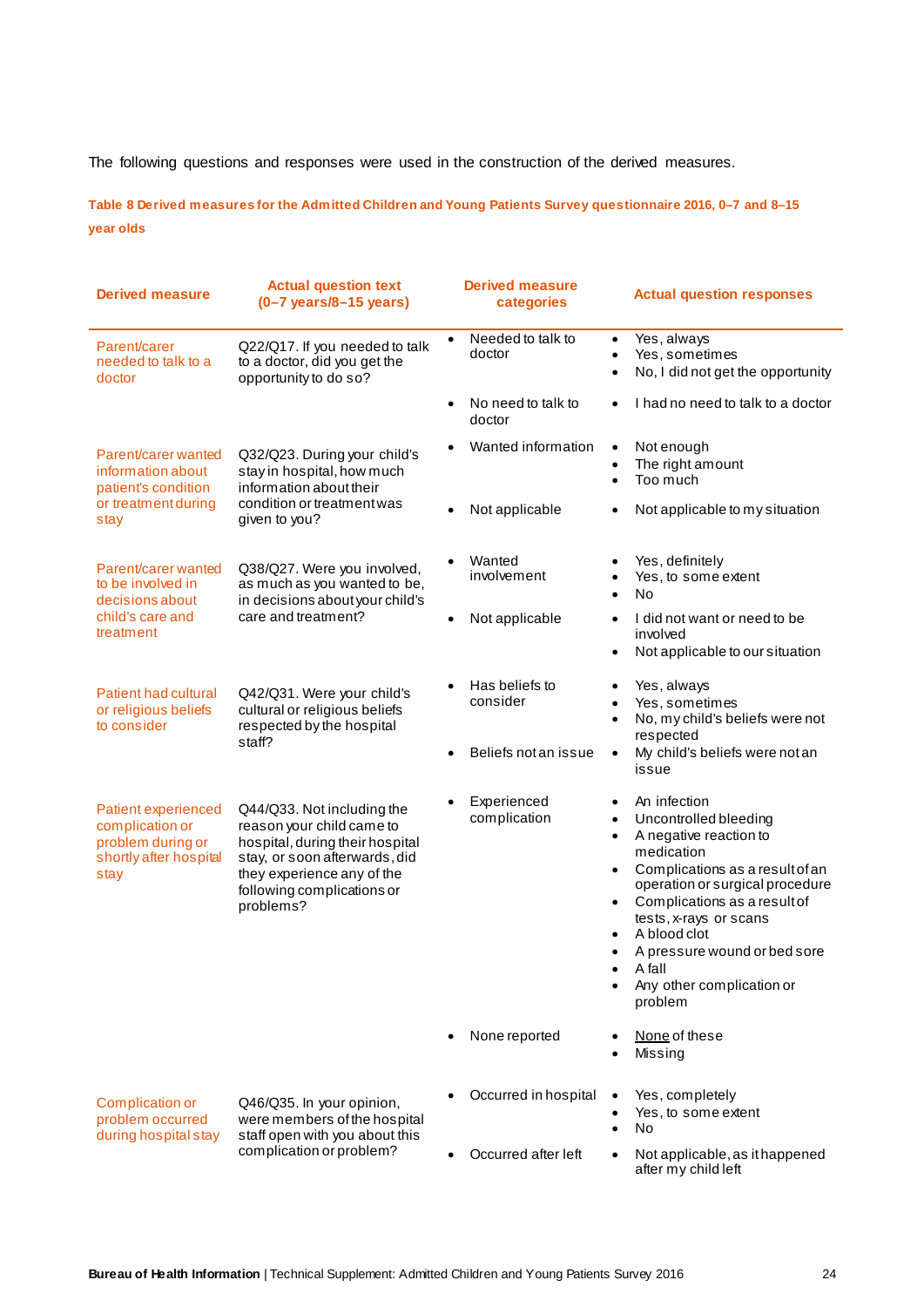| <b>Derived measure</b>                                      | <b>Actual question text</b><br>$(0-7 \text{ years}/8-15 \text{ years})$                                                 | <b>Derived measure</b><br>categories | <b>Actual question responses</b>                                                   |
|-------------------------------------------------------------|-------------------------------------------------------------------------------------------------------------------------|--------------------------------------|------------------------------------------------------------------------------------|
| Parent/carer<br>needed information<br>about the hospital    | Q47/Q36. How much<br>information were you given<br>about the hospital facilities                                        | Needed information<br>$\bullet$      | Not enough<br>The right amount<br>Too much                                         |
| facilities                                                  | available to you and your<br>child?                                                                                     | Not applicable                       | Not applicable to our situation                                                    |
| Parent/carer<br>needed parking                              | Q51/Q40. Was there a<br>problem finding parking near<br>the hospital?                                                   | Needed parking                       | Yes, a big problem<br>Yes, a small problem<br>No problem                           |
|                                                             |                                                                                                                         | Didn't need parking                  | Not applicable - did not need<br>٠<br>parking                                      |
| Patient experienced<br>pain during stay                     | Q52 <sup>*</sup> . If your child was in pain,<br>did the doctors and nurses do<br>everything they could to help         | Had pain                             | Yes, definitely<br>Yes, to some extent<br><b>No</b>                                |
|                                                             | with their pain?                                                                                                        | Didn't have pain                     | My child was not in pain                                                           |
| Patient experienced<br>pain during stay                     | Q85 <sup>*</sup> . If you were in pain, did<br>the doctors and nurses do<br>everything they could to help               | Had pain                             | Yes, definitely<br>Yes, sort of<br><b>No</b>                                       |
|                                                             | with your pain?                                                                                                         | Didn't have pain                     | I was not in any pain                                                              |
| Parent/carer wanted<br>to be involved in<br>decisions about | Q57/Q45. Did you feel<br>involved in decisions about<br>your child's discharge from                                     | Wanted<br>involvement                | Yes, definitely<br>Yes, to some extent<br>No, I did not feel involved              |
| their child's<br>discharge                                  | hospital?                                                                                                               | Didn't want<br>involvement           | I did not want or need to be<br>involved                                           |
| Parent/carer<br>needed information<br>about how to          | Q59/Q47. Thinking about<br>when your child left hospital,<br>were you given enough                                      | Needed information                   | Yes, completely<br>Yes, to some extent<br>No, I was not given enough               |
| manage child's care<br>at home                              | information about how to<br>manage their care at home?                                                                  | Didn't need<br>information           | I did not need this type of<br>information                                         |
| <b>Patient needed</b><br>services after<br>discharge        | Q60/Q48. Thinking about<br>when your child left hospital,<br>were adequate arrangements<br>made by the hospital for any | Needed services                      | Yes, completely<br>Yes, to some extent<br>No, arrangements were not<br>adequate    |
|                                                             | services they needed?                                                                                                   | Didn't need<br>services              | It was not necessary                                                               |
| Parent/carer or<br>patient needed<br>interpreter            | Q82/Q70. Was an interpreter<br>provided when you (the<br>parent/carer) or your child<br>needed one?                     | Needed an<br>interpreter             | Yes, always<br>Yes, sometimes<br>No, an interpreter was needed<br>but not provided |
|                                                             |                                                                                                                         | Didn't need<br>interpreter           | No, an interpreter was not<br>needed                                               |
| Patient had hospital<br>food                                | Q86 <sup>*</sup> . How would you rate the<br>hospital food?                                                             | Had hospital food                    | Very good<br>Good<br>Not good or bad<br>Bad<br>Very bad                            |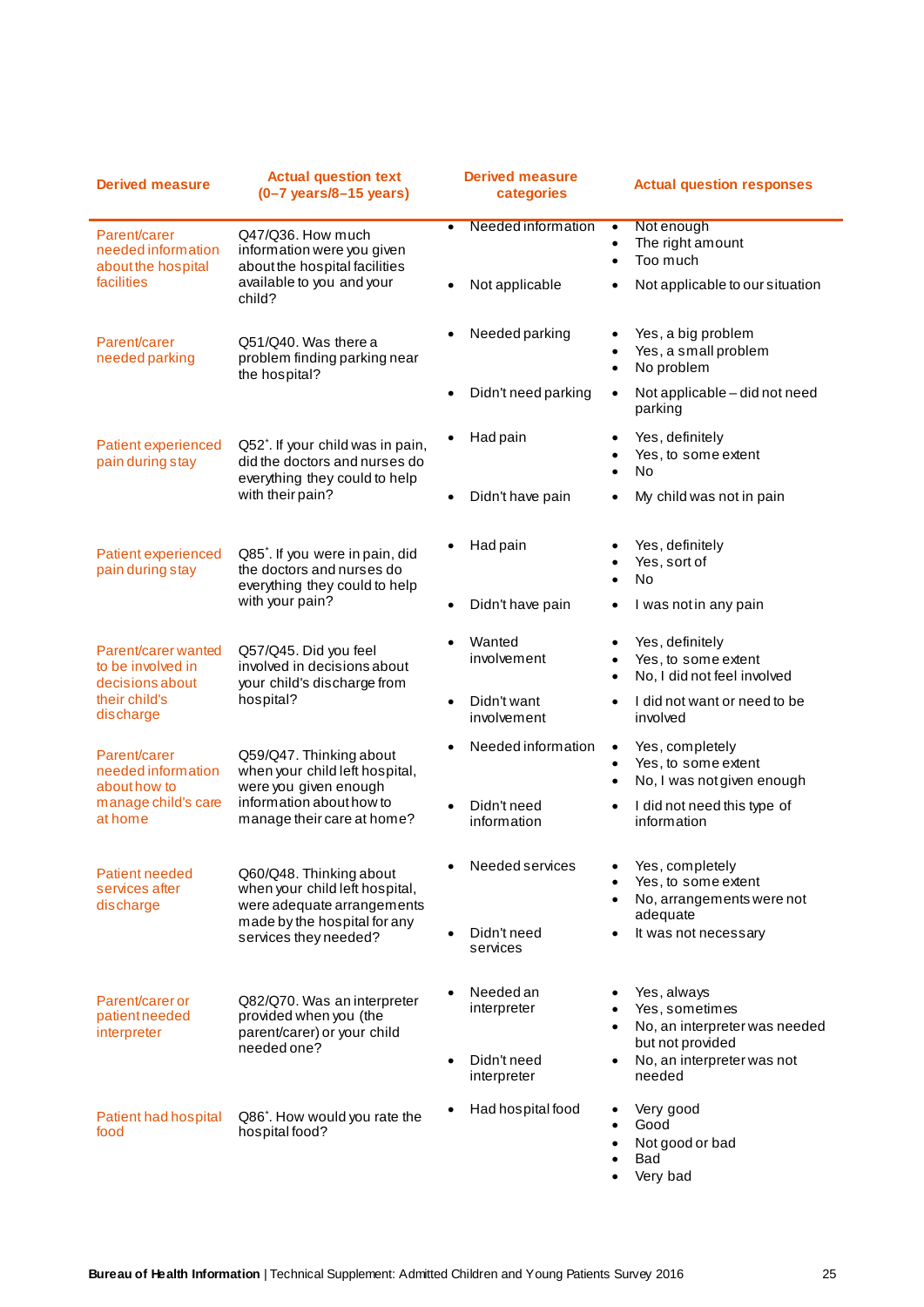| <b>Derived measure</b>                                    | <b>Actual question text</b><br>$(0-7 \text{ years}/8-15 \text{ years})$                                   | <b>Derived measure</b><br>categories | <b>Actual question responses</b>                                                                                                                                                                                                                                                                                                                                             |
|-----------------------------------------------------------|-----------------------------------------------------------------------------------------------------------|--------------------------------------|------------------------------------------------------------------------------------------------------------------------------------------------------------------------------------------------------------------------------------------------------------------------------------------------------------------------------------------------------------------------------|
|                                                           |                                                                                                           | Didn't have hospital<br>food         | I did not have any hospital food                                                                                                                                                                                                                                                                                                                                             |
| Patient has long-<br>standing health<br>condition         | Q85/Q73. Which, if any, of the<br>following long-standing<br>conditions does your child<br>have?          | Has long-standing<br>condition       | Deafness or severe hearing<br>$\bullet$<br>impairment<br>Blindness or severe vision<br>$\bullet$<br>impairment<br>A long-standing illness (e.g.<br>cancer, diabetes, respiratory<br>disease)<br>A long-standing physical<br>condition<br>A learning disability<br>A mental health condition (e.g.<br>depression, eating disorder)<br>A neurological condition (e.g.<br>ADHD) |
|                                                           |                                                                                                           | None reported                        | None of these<br>Missing                                                                                                                                                                                                                                                                                                                                                     |
| <b>Patient wanted</b><br>involvementin<br>decisions about | Q91 <sup>*</sup> . Were you involved, as<br>much as you wanted to be, in<br>decisions about your care and | Wanted<br>involvement                | Yes, definitely<br>Yes, sort of<br><b>No</b><br>I did not want or need to be                                                                                                                                                                                                                                                                                                 |
| their care and<br>treatment                               | treatment?                                                                                                | Didn't want<br>involvement           | involved<br>I was not well enough                                                                                                                                                                                                                                                                                                                                            |

\* Not included in this survey.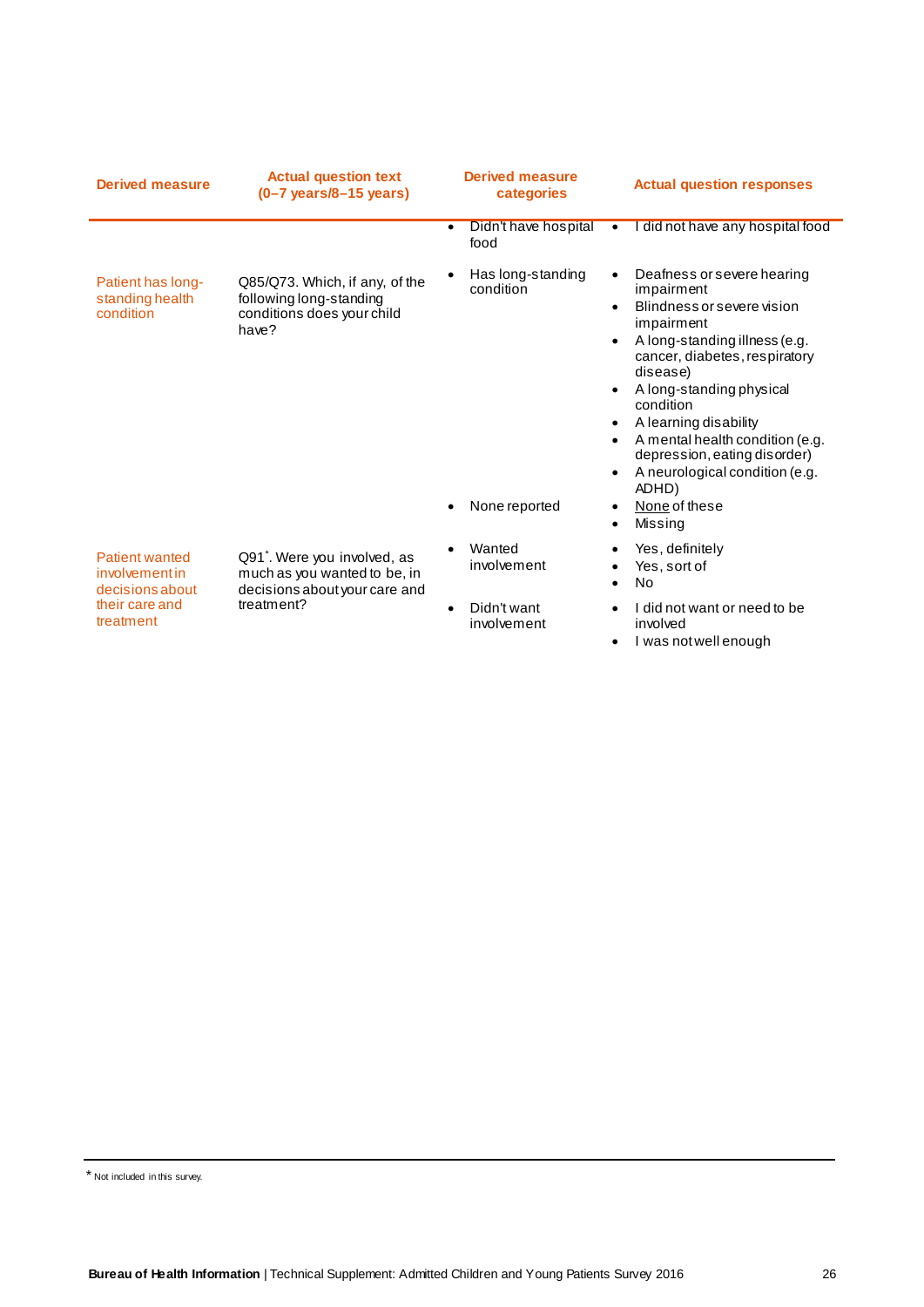## **Table 9 Derived measures for the Admitted Children and Young Patients Survey questionnaire 2016, 16–17 year olds**

| <b>Derived measure</b>                                                                               | <b>Actual question text</b><br>$(16-17 \text{ years})$                                                                                                                               | <b>Derived measure</b><br>categories         | <b>Actual question responses</b>                                                                                                                                                                                                                                                                                                              |
|------------------------------------------------------------------------------------------------------|--------------------------------------------------------------------------------------------------------------------------------------------------------------------------------------|----------------------------------------------|-----------------------------------------------------------------------------------------------------------------------------------------------------------------------------------------------------------------------------------------------------------------------------------------------------------------------------------------------|
| Patient had hospital<br>food                                                                         | Had hospital food<br>$\bullet$<br>Q18. How would you rate the<br>hospital food?                                                                                                      |                                              | Very good<br>$\bullet$<br>Good<br>Not good or bad<br>Bad<br>Very bad                                                                                                                                                                                                                                                                          |
|                                                                                                      |                                                                                                                                                                                      | Didn't have hospital<br>food                 | I did not have any hospital food<br>$\bullet$                                                                                                                                                                                                                                                                                                 |
| Patient needed to<br>talk to a doctor                                                                | Q21. If you needed to talk to a<br>doctor, did you get the<br>opportunity to do so?                                                                                                  | Needed to talk to<br>doctor                  | Yes, always<br>Yes, sometimes<br>No, I did not get the opportunity                                                                                                                                                                                                                                                                            |
|                                                                                                      |                                                                                                                                                                                      | No need to talk to<br>doctor                 | I had no need to talk to a doctor                                                                                                                                                                                                                                                                                                             |
| <b>Patient wanted</b><br>information about<br>condition or                                           | Q29. During your stay in<br>hospital, how much<br>information about your                                                                                                             | Wanted information                           | Not enough<br>٠<br>The right amount<br>Too much                                                                                                                                                                                                                                                                                               |
| treatment during<br>stay                                                                             | condition or treatment was<br>given to you?                                                                                                                                          | Not applicable                               | Not applicable to my situation                                                                                                                                                                                                                                                                                                                |
| <b>Patient wanted</b><br>involvementin<br>decisions about                                            | Q34. Were you involved, as<br>much as you wanted to be, in<br>decisions about your care and                                                                                          | Wanted<br>involvement                        | Yes, definitely<br>Yes, to some extent<br>No<br>$\bullet$                                                                                                                                                                                                                                                                                     |
| their care and<br>treatment?                                                                         | treatment?                                                                                                                                                                           | Didn't want<br>involvement                   | I did not want or need to be<br>$\bullet$<br>involved<br>Not applicable to my situation                                                                                                                                                                                                                                                       |
| Patient had cultural<br>or religious beliefs<br>to consider                                          | Q38. Were your cultural or<br>religious beliefs respected by<br>the hospital staff?                                                                                                  | Has beliefs to<br>consider                   | Yes, always<br>Yes, sometimes<br>No, my beliefs were not<br>respected                                                                                                                                                                                                                                                                         |
|                                                                                                      |                                                                                                                                                                                      | Beliefs not an issue                         | My beliefs were not an issue                                                                                                                                                                                                                                                                                                                  |
| <b>Patient experienced</b><br>complication or<br>problem during or<br>shortly after hospital<br>stay | Q40. Not including the reason<br>you came to hospital, during<br>your hospital stay, or soon<br>afterwards, did you experience<br>any of the following<br>complications or problems? | Experienced<br>complication<br>None reported | An infection<br>$\bullet$<br>Uncontrolled bleeding<br>A negative reaction to<br>medication<br>Complications as a result of an<br>operation or surgical procedure<br>Complications as a result of<br>tests, X-rays or scans<br>A blood clot<br>A pressure wound or bed sore<br>A fall<br>Any other complication or<br>problem<br>None of these |
|                                                                                                      |                                                                                                                                                                                      | Occurred in hospital                         | Missing<br>Yes, completely<br>$\bullet$                                                                                                                                                                                                                                                                                                       |
| Complication or<br>problem occurred<br>during hospital stay                                          | Q42. In your opinion, were<br>members of the hospital staff<br>open with you about this                                                                                              |                                              | Yes, to some extent<br>No                                                                                                                                                                                                                                                                                                                     |
|                                                                                                      | complication or problem?                                                                                                                                                             | Occurred after left                          | Not applicable, as it happened<br>after I left                                                                                                                                                                                                                                                                                                |